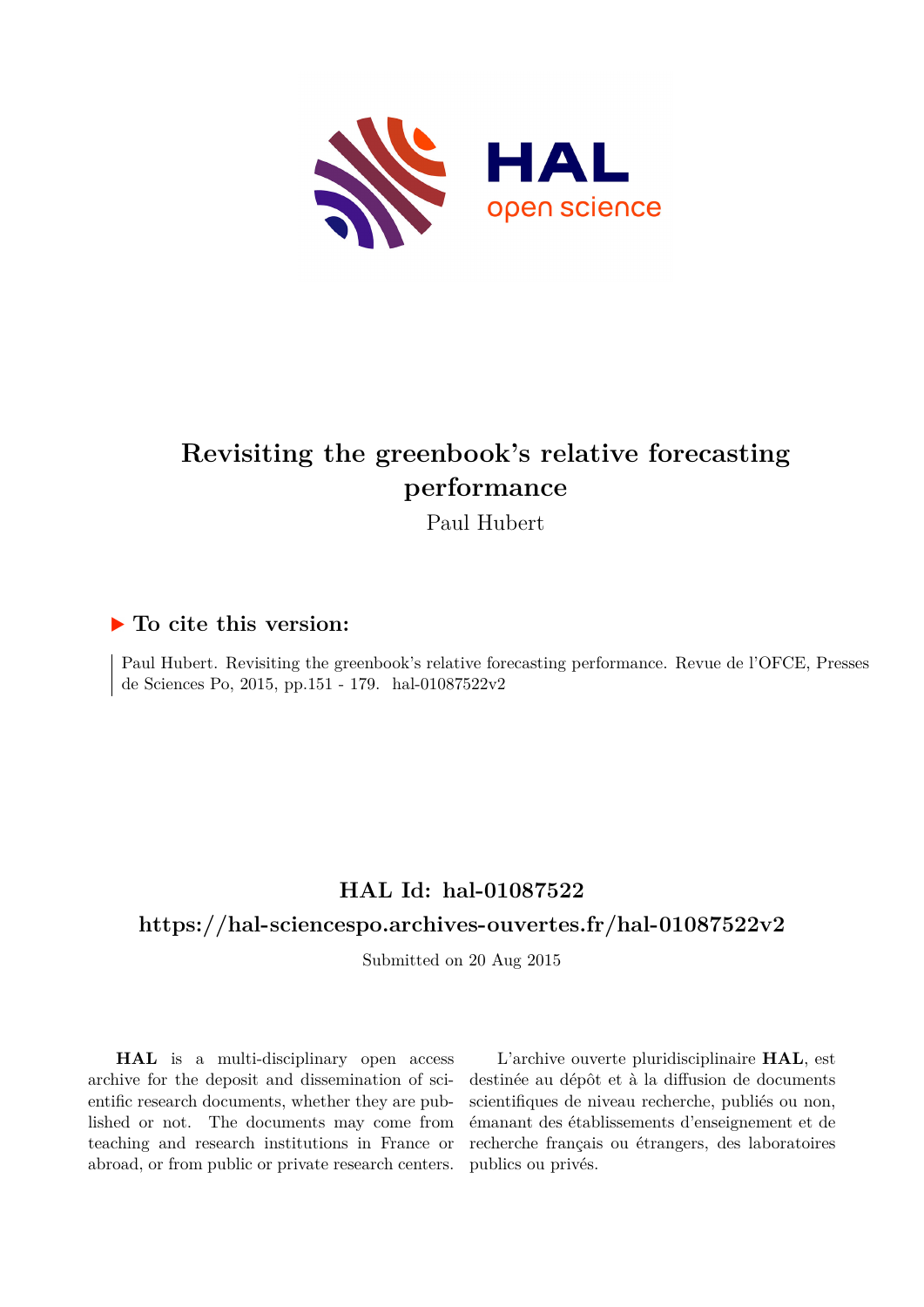### **REVISITING THE GREENBOOK'S RELATIVE FORECASTING PERFORMANCE**

**Paul Hubert1** *OFCE-Sciences Po*

Since Romer and Romer (2000), a large literature has dealt with the relative forecasting performance of Greenbook macroeconomic forecasts of the Federal Reserve. This paper empirically reviews the existing results by comparing the different methods, data and samples used previously. The sample period is extended compared to previous studies and both real-time and final data are considered. We confirm that the Fed has a superior forecasting performance on inflation but not on output. In addition, we show that the longer the horizon, the more pronounced the advantage of Fed on inflation and that this superiority seems to decrease but remains prominent in the more recent period. The second objective of this paper is to underline the potential sources of this superiority. It appears that it may stem from better information rather than from a better model of the economy.

*Keywords*: Monetary Policy; Greenbook; Forecasts

Expectations are a crucial feature of most recent macroeconomic models as they determine both current and future outcomes. Moreover, managing private expectations has taken more and more weight in monetary policymaking all the more so with forward guidance policies and this reinforces the importance of central bank macroeconomic forecasts as a tool for central banking. Their evolution should be consistent with the commitment announced and the central bank targets (see Rosengren, 2014, and Walsh, 2013).

<sup>1.</sup> I would like to thank Jean Boivin, Christophe Blot, Jérôme Creel, Bruno Ducoudré, Jean-Paul Fitoussi and Nicolas Petrosky-Nadeau for helpful comments. Any remaining errors are mine.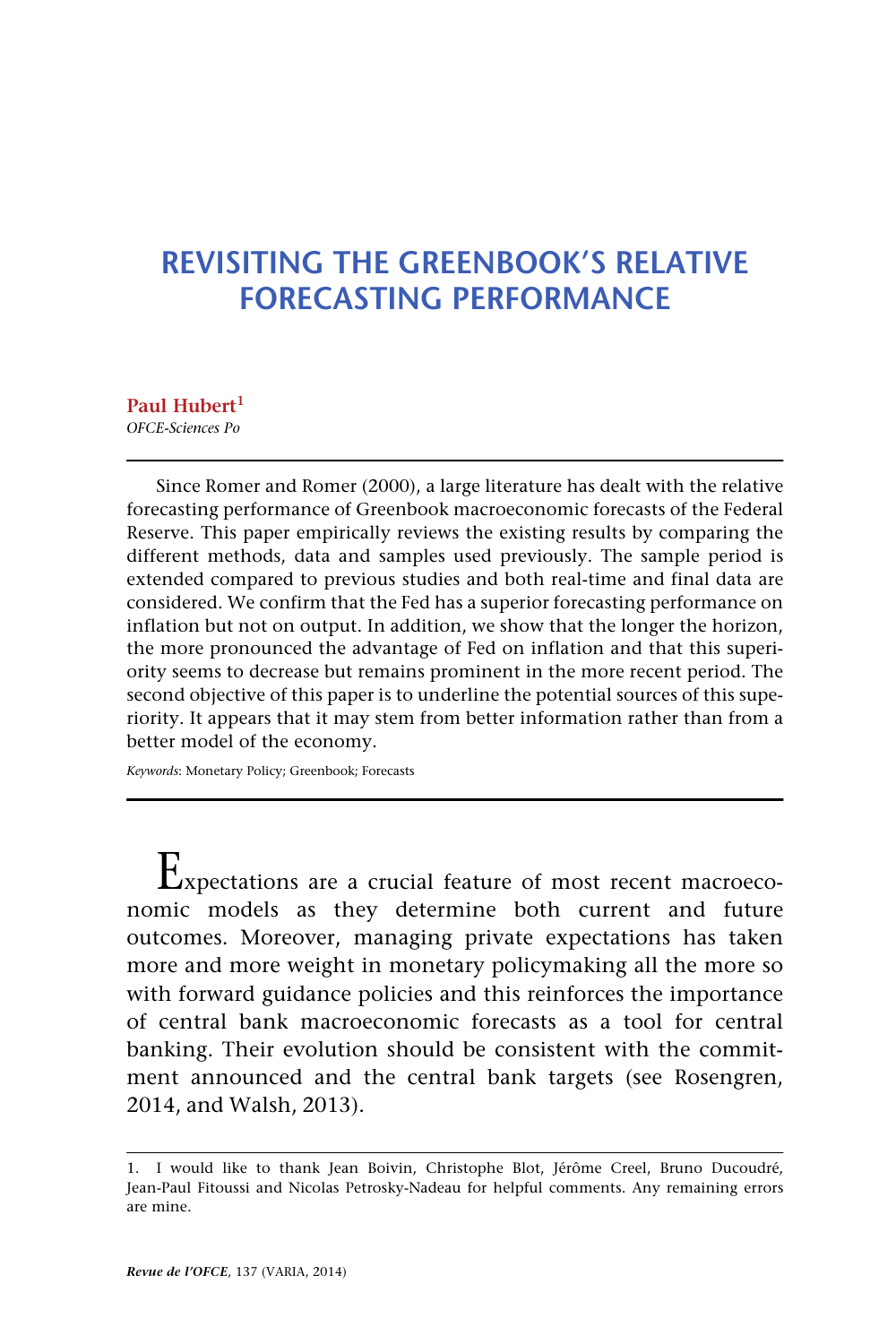Romer and Romer (2000) focused in their seminal paper on the relative forecast accuracy of Greenbook forecasts for inflation and output and showed that they were superior to private sector forecasts. This work has led many authors to assess the relative forecasting performance of the Federal Reserve and the US private sector among which Joutz and Stekler (2000), Atkeson and Ohanian (2001), Gavin and Mandal (2001), Sims (2002), Peek, Rosengren and Tootell (1998, 2003), Faust, Swanson and Wright (2004) and Amornthum (2006).

The first objective of this paper is to survey this abundant literature and to realize an empirical review by gathering the different methods, data and samples used in the literature. The main issues are whether Greenbook forecasts<sup>2</sup> are superior to private forecasts as measured by the Survey of Professional Forecasters (SPF), whether this advantage holds for inflation and GDP, and whether this advantage has reduced in the recent period with the Fed greater transparency or the drop in the predictable component of inflation evidenced by Atkeson and Ohanian (2001), D'Agostino, Giannone and Surico (2006), Campbell (2007) and Stock and Watson (2007).

This paper uses a range of methods previously applied in the literature: unconditional comparisons, conditional comparisons through regressions in the spirit of Fair and Shiller (1989, 1990) and Romer and Romer (2000), a pooling method of forecasts, and a factor analysis. The sample period is extended compared to previous studies and both real-time and final data are considered. An alternative measure of inflation is also tested. This work is different from the most recent papers on this topic (Reifschneider and Tulip 2007, D'Agostino and Whelan 2008, and Gamber and Smith 2009) in the extent that their focus is on the most recent period, while the contribution of this paper is to survey the relative forecasting performance of the Greenbook over the full sample.

The results are the following: first, the Greenbook has a superior forecasting performance on inflation. There is no evidence of any

<sup>2.</sup> It is worth noting that the Federal Reserve has greatly improved transparency about its decisions with the release of the statements, minutes and forecasts of Federal Open Market Committee (FOMC) meetings since 1994, but still publishes its staff forecasts (so-called Greenbook forecasts) only after a 5-year lag. Because FOMC forecasts appear to be policy oriented (Romer and Romer, 2008, and Ellison and Sargent, 2012) or to act as a focal point for private forecasts (Hubert, 2014a), we focus on Greenbook forecasts.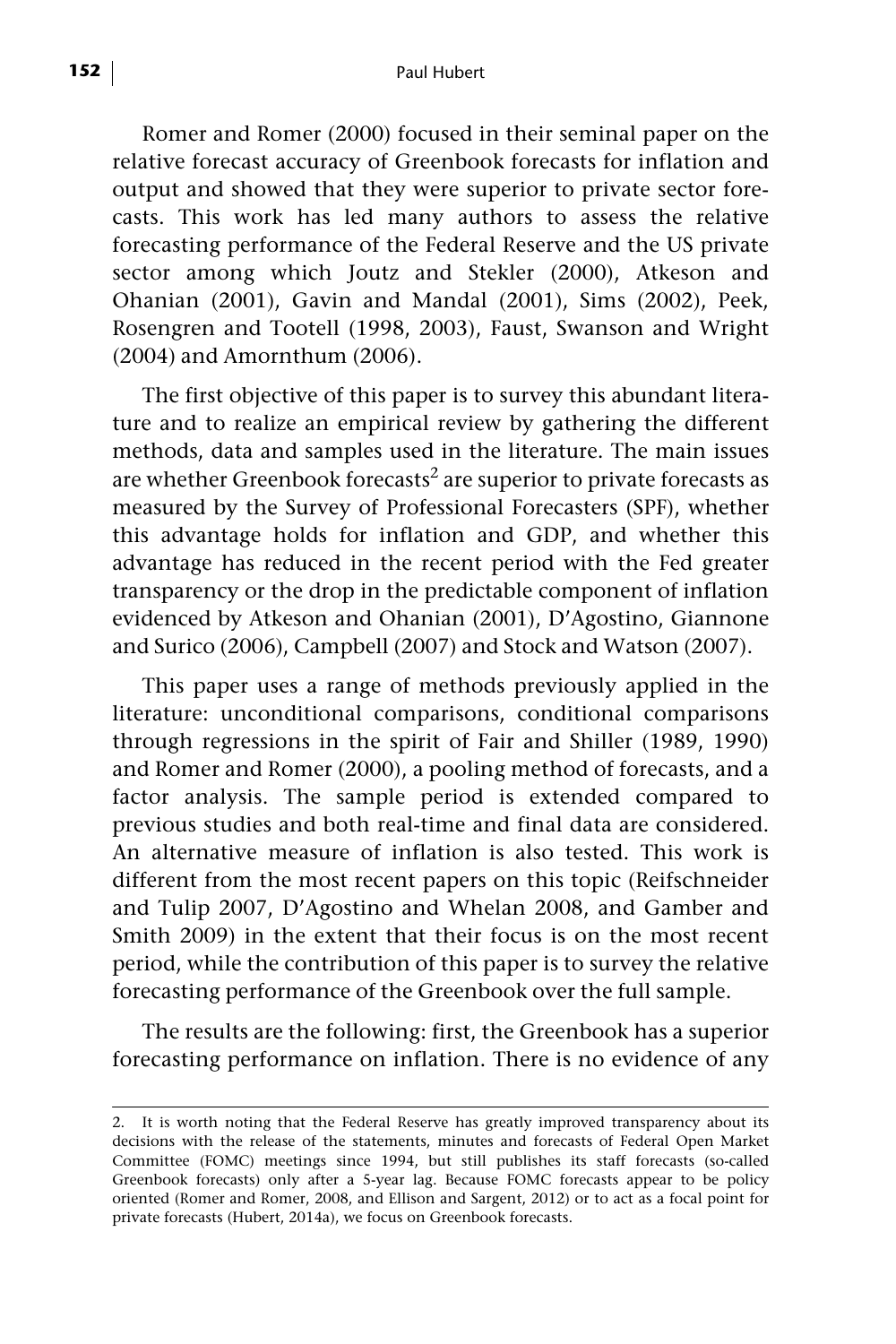relative advantage for private forecasters or the Greenbook for real GNP/GDP. Second, it comes that the longer the horizon, the more pronounced the advantage of the Greenbook on inflation. This tends to confirm the advantage is sound and not due to access to information on the short run. This superiority is robust to timing disadvantage specification, introduction of lagged dependent variable, multicollinearity, real-time or final data, and to CPI measure of inflation. Third, one more recent debate hypothesizes that this advantage is disappearing when considering new extended samples during which the US monetary policy regime was stable and inflation expectations became fairly well-anchored. This outcome seems challenged by unconditional comparisons and estimates on the stable subsample which exhibits significantly better inflation forecasting performance. This paper confirms that the gap between the Greenbook and private sector has narrowed but the former preserves a better forecasting performance.

The second objective of this work is to underline some potential sources of the superior forecasting performance of the Greenbook. We use a factor model to disentangle the forecasting performance arising from the forecastable component of inflation (assumed to be based on a good model of the economy) and from the specific component (assumed to be based on better information about future shocks). Gamber and Smith (2009) attribute to the decline of the predictable component of inflation showed by Stock and Watson (2007) the narrowing of the Greenbook's superior forecasting performance. A better model is assumed to improve relatively more the common forecastable component, the technical element, while better private information is assumed to improve relatively more the specific component, the judgmental one. Estimates suggest that the better forecasting performance of the Greenbook stems from better information about future shocks. This is consistent with the argument that the decline in the predictable component of inflation affects all forecasters and not only the Greenbook. Second, the stabilization of the Fed's target and enhanced transparency may be much more responsible for the narrowing of the gap between the Fed and private agents. Third, this might be due to the amount of resources the Fed devotes to data collection.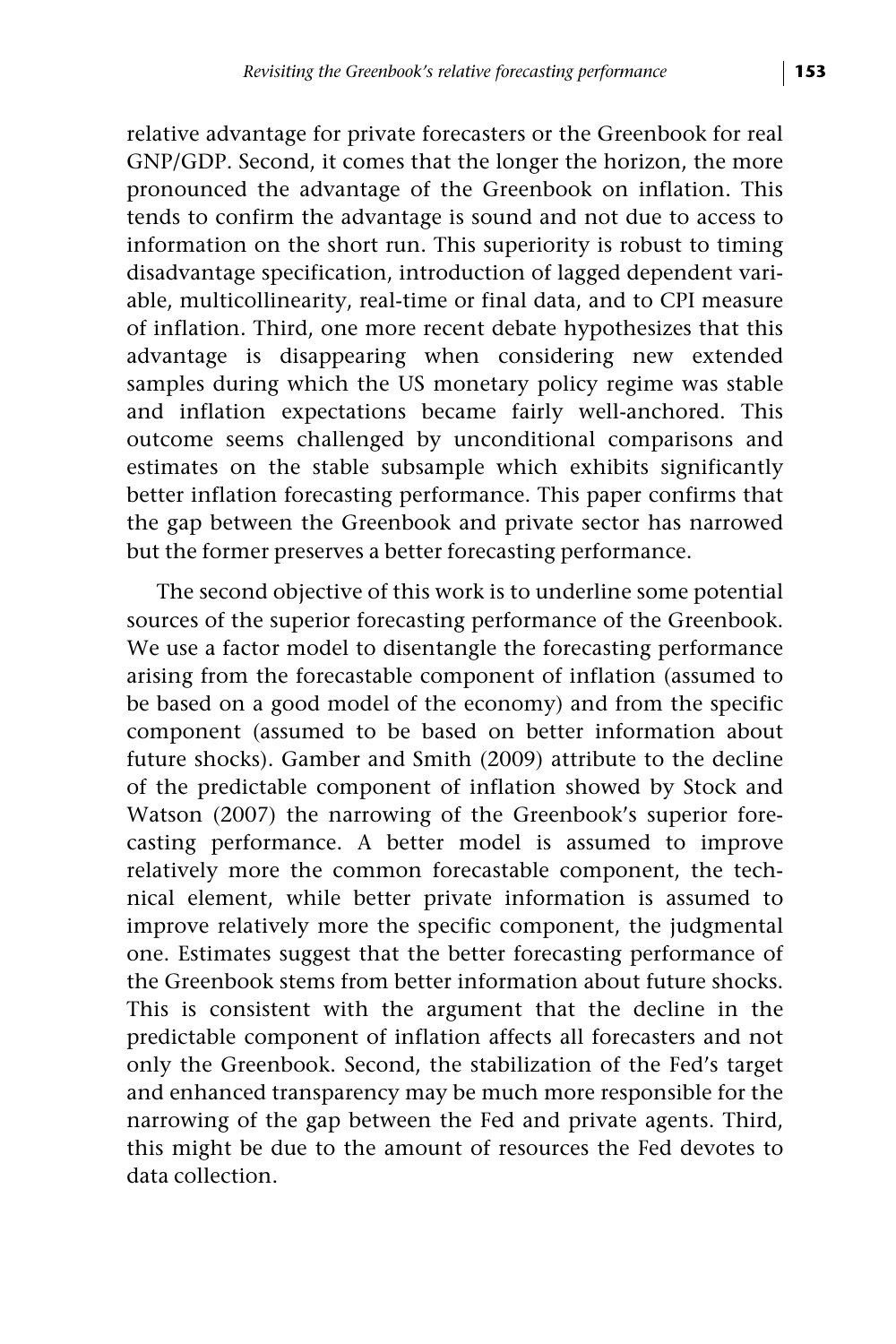The rest of the paper is organized as follows. Section 1 deals with the related literature. Section 2 describes the data. Section 3 presents the different estimation methods. Section 4 estimates the Greenbook's relative forecasting performance, while section 5 estimates the potential sources. Section 6 concludes.

#### **1. Related Literature**

Many authors have already assessed the relative forecasting<sup>3</sup> performance of the central bank and private agents and challenged the conclusions of Romer and Romer (2000). The following discussion is organized on three main issues.

#### **1.1. Are Greenbook's forecasts superior to private forecasts?**

On the one hand, Romer and Romer (2000) find evidence of a superior forecasting performance of the Federal Reserve, by comparing the Greenbook forecasts to private ones on the 1969- 1991 sample. They show that the optimal linear combination of the private and Greenbook forecasts places a weight near to one on the Greenbook forecasts and essentially zero weight on private forecasts. Gavin and Mandal (2001) compare FOMC, Blue Chip and Greenbook forecasts. Based on the root mean squared errors, the Greenbook's forecasts of inflation are more accurate than any other forecasts on the 1983-1994 period, while the results are more contrasted for output. Sims (2002) analyzes the performance of all Federal Reserve forecasts and finds that on the 1979-1995 period, Greenbook ones are the most accurate inflation forecasts, but that

<sup>3.</sup> One question that arises from this literature is whether private forecasts do represent all private sector's information. Private forecasts are considered through surveys of many institutions, banks or firms from various horizons. They gather information from diverse places and are too a source of information for some others agents. This point of view seems to be supported by the fact that surveys are good predictors (Ang, Bekaert and Wei, 2007). It is possible that forecasts of one individual institution are occasionally more accurate than the mean of all forecasters, but first, they do not represent information of *all* private agents and second, a forecaster that would succeed to consistently provide the best forecasts on the market would become a known reference. Evidence does not support this view. In addition, it is possible that surveys gather model-driven forecasters and "noisy" forecasters; using Sims' (2002) procedure allows for dealing with this issue. Finally, it may be argued that these surveys tend to remove idiosyncratic differences. However, one might consider the opposite as these surveys are biased since respondents are generally the better informed agents through a selection bias. This reinforces the use of these surveys when assessing relative forecasting performance with the central bank.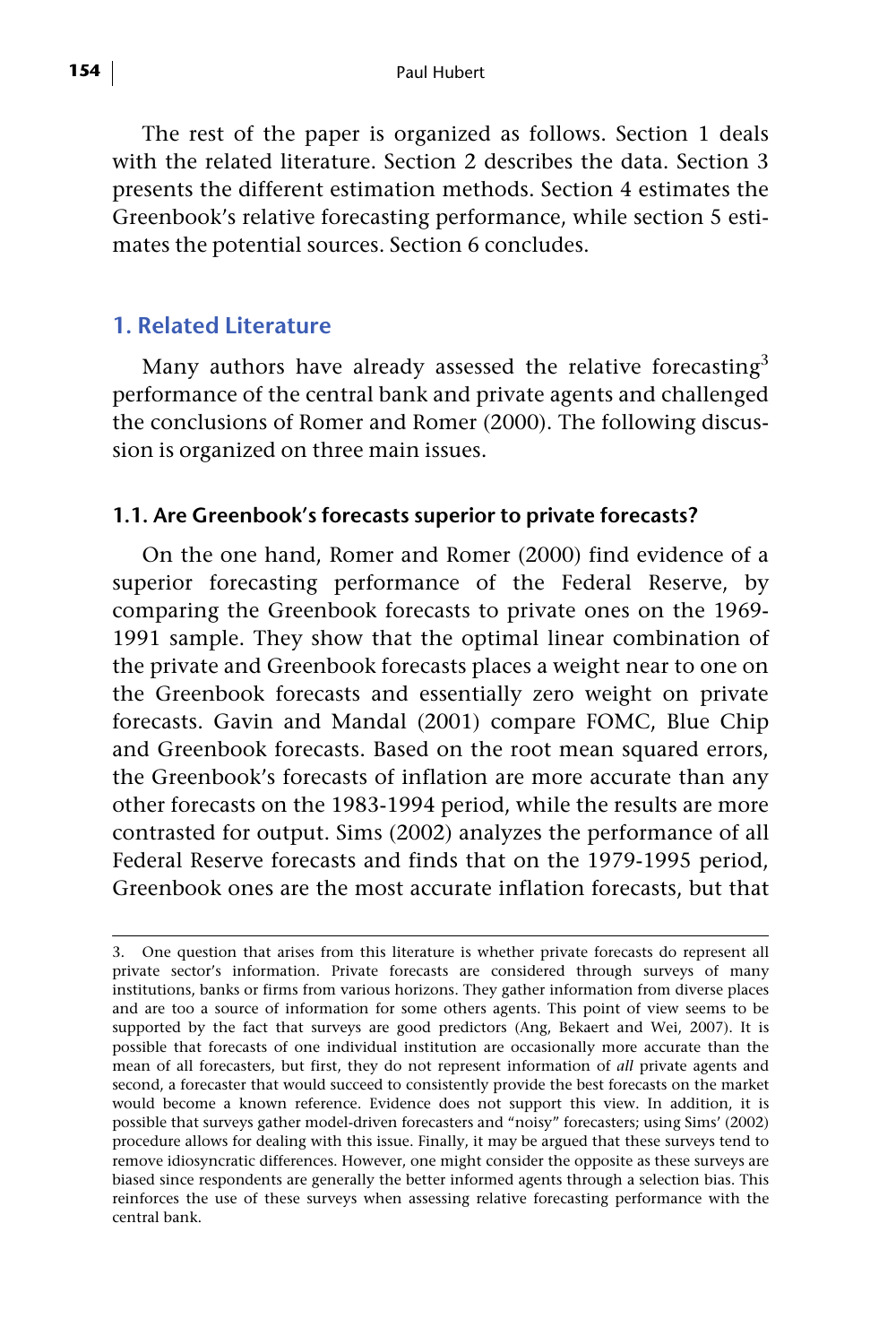the difference does not seem large with the MPS model of the Federal Reserve (the ancestor of the FRB/US model). Using a factor analysis, he also shows that the superiority of the Greenbook over private forecasters is strong for inflation, and statistically negligible for output. D'Agostino and Whelan (2008) show the Fed maintains its superior forecasting performance only on inflation and at short horizons for the period 1974-1991. Gamber and Smith (2009) focus on inflation and find Fed's forecast errors are significantly smaller than the private sector's for the period 1968-2001. Amornthum (2006) also claims that the Federal Reserve has a better forecast accuracy over the private sector by comparing inflation forecasts at the individual level in opposition to average consensus forecasts. Its results suggest that the Fed dominates SPF, but not all private forecasters and that this advantage decreases with longer horizon. Last, Peek, Rosengren and Tootell (1998, 2003) confirm this superiority in a different framework with specific data.<sup>4</sup>

On the other hand, Joutz and Stekler (2000) examine the characteristics of Fed's forecasts and compare them to ARIMA models and ASA/NBER surveys on the period 1965-1989. They focus on usual errors measures, tests for rationality and features of accuracy of these forecasts and find that the Fed predictions overall tended to yield the same type of errors that private forecasters have displayed. Atkeson and Ohanian (2001) compare inflation forecasts from the Greenbook with a naïve model of forecast and find that the RMSE for both "are basically the same" and argue then that Greenbook forecasts have on average been no better than the naive model. Their study covers the years 1984-1996: a period of very stable evolution of inflation. Faust, Swanson and Wright (2004) are concerned with the Federal Reserve policy surprises and whether they convey some private information. They conduct two tests of hypothesis and find that the Federal Reserve policy surprises could not systematically be used to improve forecasts of

<sup>4.</sup> They find that confidential supervisory information on bank ratings (CAMEL for "Capital, Assets, Management, Earnings and Liquidity". This composite rating evaluates the health of banks on these five categories and delivers a score between 1 (sound in every respect) and 5 (high probability of failure, severely deficient performance)) significantly improves private forecasts of inflation and unemployment rates, thus providing an informational advantage to the Federal Reserve. The contribution of this rating is independent too of publicly available leading indicators, adds significantly to private forecasts made even a full year after the information is gathered and released, and then provides a persistent informational advantage.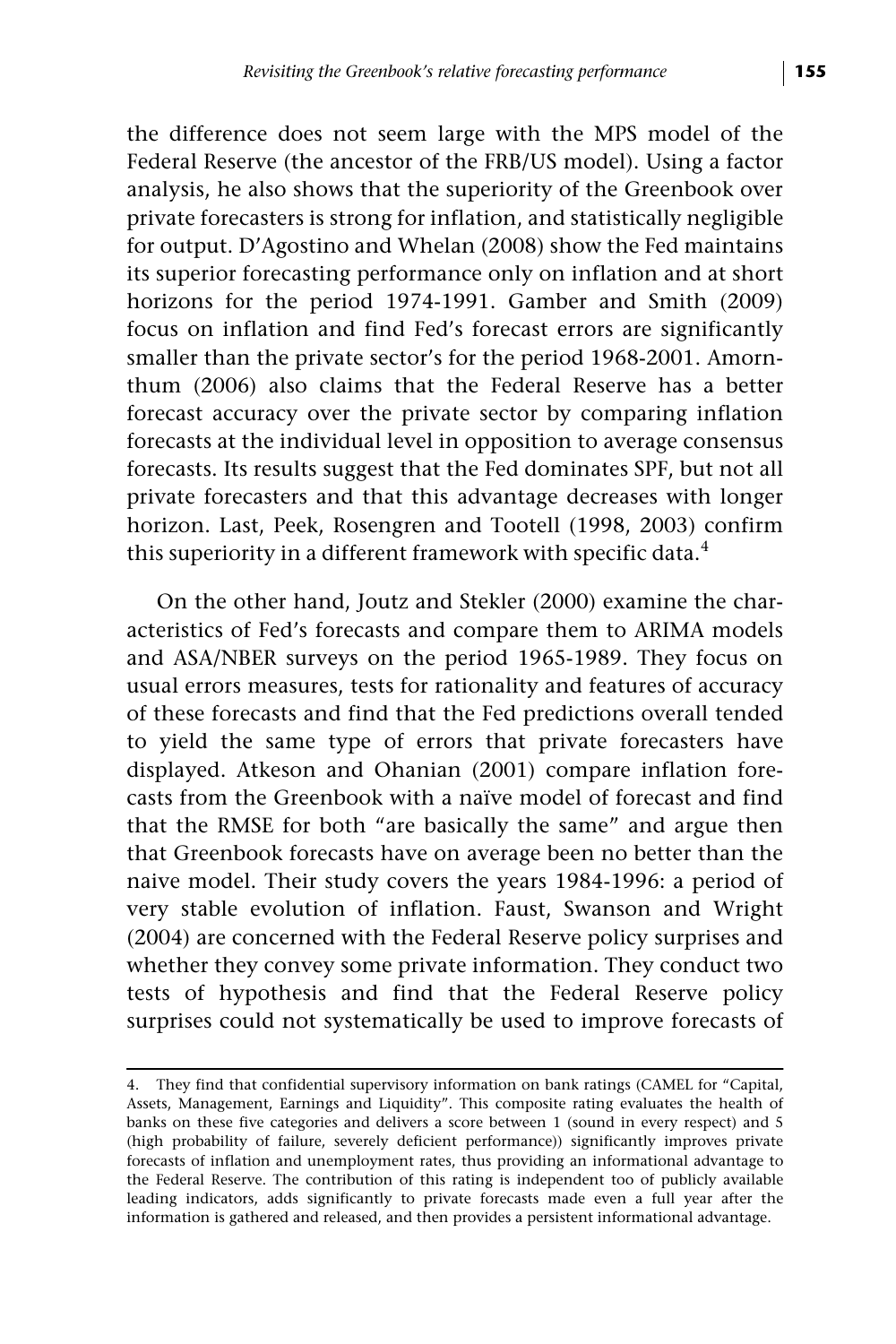statistical releases and that forecasts are not systematically revised in response to policy surprises. They conclude that there is little evidence that Fed's surprises pass on superior information. Last, Baghestani (2008) finds unemployment forecasts are very similar between Fed and private forecasters for 1983-2000.

#### **1.2. Does this advantage hold for both inflation and GDP?**

Romer and Romer (2000) and Peek, Rosengren and Tootell (1998, 2003) find that the better forecasting performance holds for both inflation and GDP while Gavin and Mandal (2001), Sims (2002), Joutz and Stekler (2000), Baghestani (2008) and D'Agostino and Whelan (2008) find either Fed has only a better inflation forecast accuracy or there is no relatively better forecasting performance for GDP or unemployment.

#### **1.3. Has this advantage been reduced in the recent period?**

Reifschneider and Tulip (2007) find, with unconditional comparisons, that Greenbook forecasts perform identically to SPF since 1986. D'Agostino and Whelan (2008) and Gamber and Smith (2009) find that the Fed's advantage has declined compared to private forecasters in the recent period. For the former, this advantage holds only for very short horizons, and for the latter conditional advantage has disappeared, but unconditional comparisons still evidence Fed's superiority. This issue is related to whether this advantage comes from the predictable component of inflation or not. Sims (2002) finds the superiority of the Fed on inflation is due to a better forecasting performance of the predictable component of inflation. At the opposite, based on Stock and Watson (2007), the drop in the overall volatility during the Great Moderation comes from the drop in the volatility of the predictable component of inflation, what may explain the narrowing of the Fed's superiority according to Gamber and Smith (2009). Isolating the forecastable component may allow us for disentangling the sources of superior forecasting performance. If the latter is based on a superior forecastable component, it may arise from a superior forecasting model, while if it is based on the specific part of the forecast, we may assume that the superior forecasting performance arises from better information about future shocks.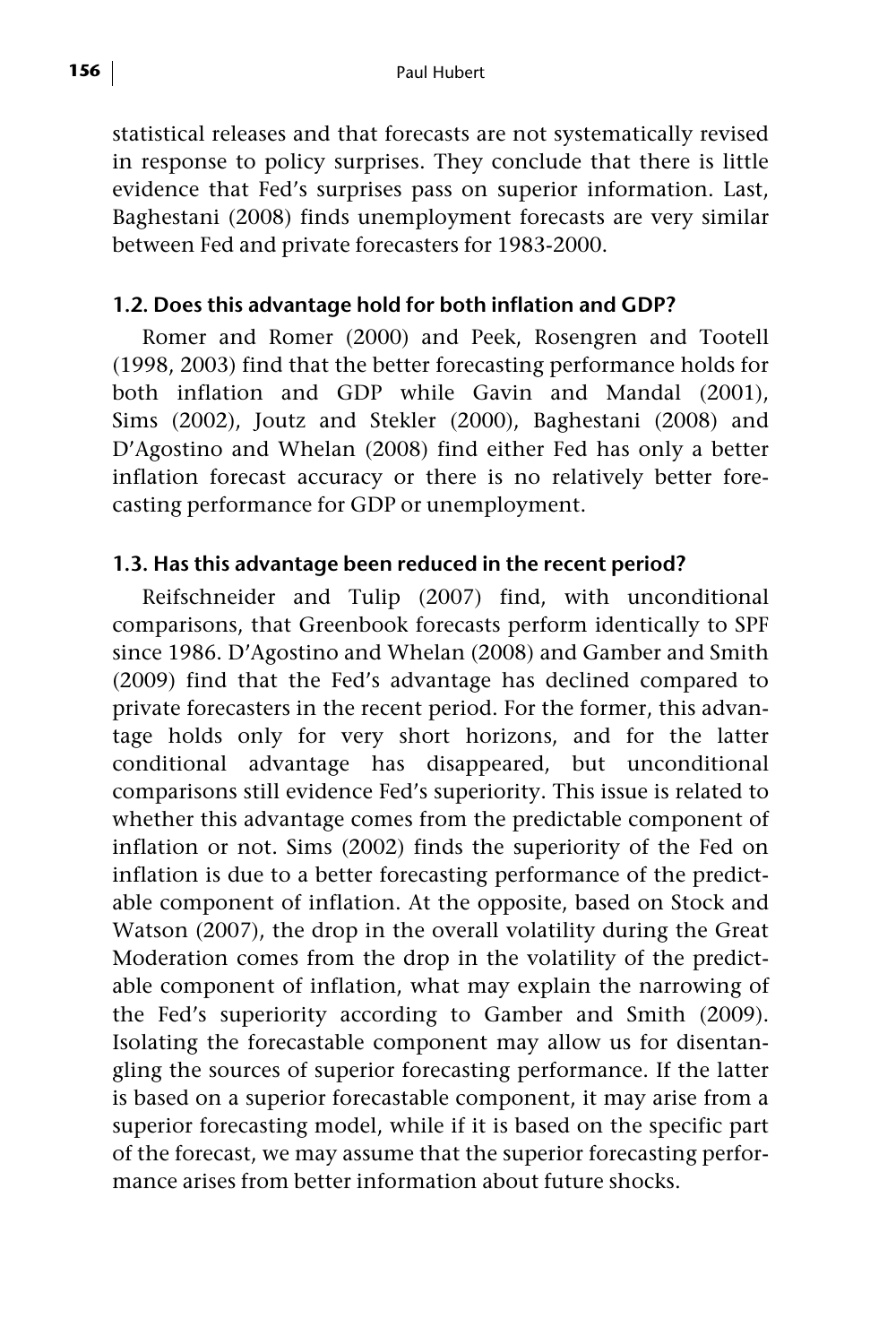#### **2.1. Forecast Data**

Forecasts considered are those of the Greenbook and the Survey of Professional Forecasters (SPF hereafter) and both are made available on the web site of the Federal Reserve Bank of Philadelphia. As a measure of inflation, the GDP price deflator is used since it has been consistently forecasted throughout the entire period by both forecasters, compared to the Consumer Price Index for which the definition has changed across time and has started to be forecasted later. We consider the mean of individual responses to each survey. Robustness tests with CPI are nevertheless performed. As commonly used in literature, the real GDP/GNP is the variable considered for the 'growth' forecasts.

The Federal Reserve forecasts come from the Greenbook prepared by the staff of the Board of Governors before each meeting of the FOMC, and they are made available to the public after a five-year embargo. The sample goes from 1965:4 to 2001:4 for both inflation and real GDP/GNP growth at different horizons. The sample stops at the beginning of the 2000's when inflation became very stable and the predictable component of inflation dropped as evidenced by Atkeson and Ohanian (2001), D'Agostino, Giannone and Surico (2006), Campbell (2007) and Stock and Watson (2007). Greenbook forecasts depend on the FOMC schedule and are not available at a quarterly frequency. For instance, there were almost a meeting every month between 1960 and 1970 while eight forecasts per year in the 1980's. We assume the relevant Greenbook forecast of a given quarter is the forecast made in the second month of the quarter, which date is the closest to the 15<sup>th</sup> day. The timing issue is crucial as Greenbook and SPF forecasts should correspond to the same information set. Inflation and output forecasts are the annualized quarterly growth rate.

The private forecasts are those of SPF and are now conducted by the Federal Reserve Bank of Philadelphia itself. It extends the American Statistical Association/NBER Economic Outlook Survey. It is based on several commercial forecasts made by financial firms, banks, university research centers and private firms and is made in the second month of each quarter. Data is available from 1974:4 for inflation and from 1981:3 for real GDP without missing values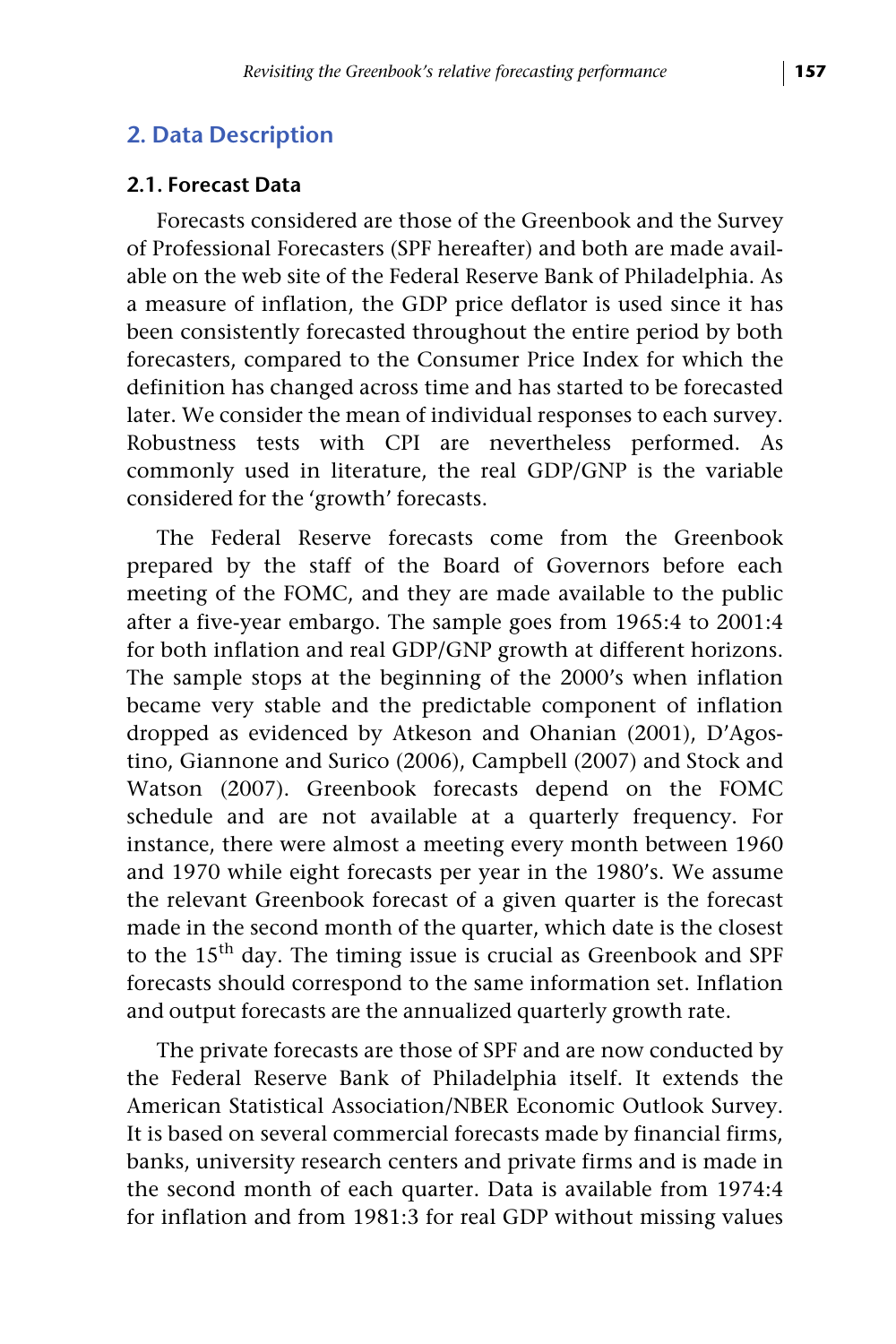to 2001:4 (we refer to it as the 'full sample' afterwards). Here again forecasts are the annualized quarterly growth rates of the GNP/ GDP price deflator and the real GNP/GDP.

#### **2.2. Real-Time versus Final Data**

Actual data raise a particular issue. Final data are frequently revised between the different releases and the question is then to know whether comparisons have to be made with the preliminary estimate, second estimate or final estimate. Because some information is not known directly or accounting standards change, the initial estimates are often revised. The advantage of real-time data is that it is close in definition to the variable being forecast. However, final data includes slightly more information. It is reasonable<sup>5</sup> to consider that consistency of definitions is more important than the increase in information and hence prefer to use real-time data.

However, estimations will be performed with both types of actual data in order to check the robustness of the results and assess the importance of this issue for previous different results. The final data is the final-revised data (current vintage) provided by the Bureau of Economic Analysis. Real-time data are those published in the next quarter, called second release data, and come from the Real-Time Data Set for Macroeconomists compiled at the Federal Reserve Bank of Philadelphia.<sup>6</sup> Both series, real-time and final, are computed identically as forecasts: they are annualized quarterly growth rates $^7$  of real GDP and the implicit GDP price deflator.

#### **3. Estimation Methods**

#### **3.1. Unconditional Comparisons**

The simplest method to compare the forecast accuracy of both institutions is to measure their Mean Square Errors, which consti-

<sup>5.</sup> Forecasters attempt to forecast earlier announcements rather than later revisions (see Keane and Runkle, 1990).

<sup>6.</sup> For details on the Real-Time Data Set, see Croushore and Stark (2001).

<sup>7.</sup> The series which are already transformed into growth rates are stationary: the null hypothesis that each variable has a unit root is always rejected at the 10% level and most of the time at the 5% level. The investigation is carried out with the Phillips and Perron's Test that proposes an alternative (nonparametric) method of controlling for serial correlation when testing for a unit root. These results are available upon request.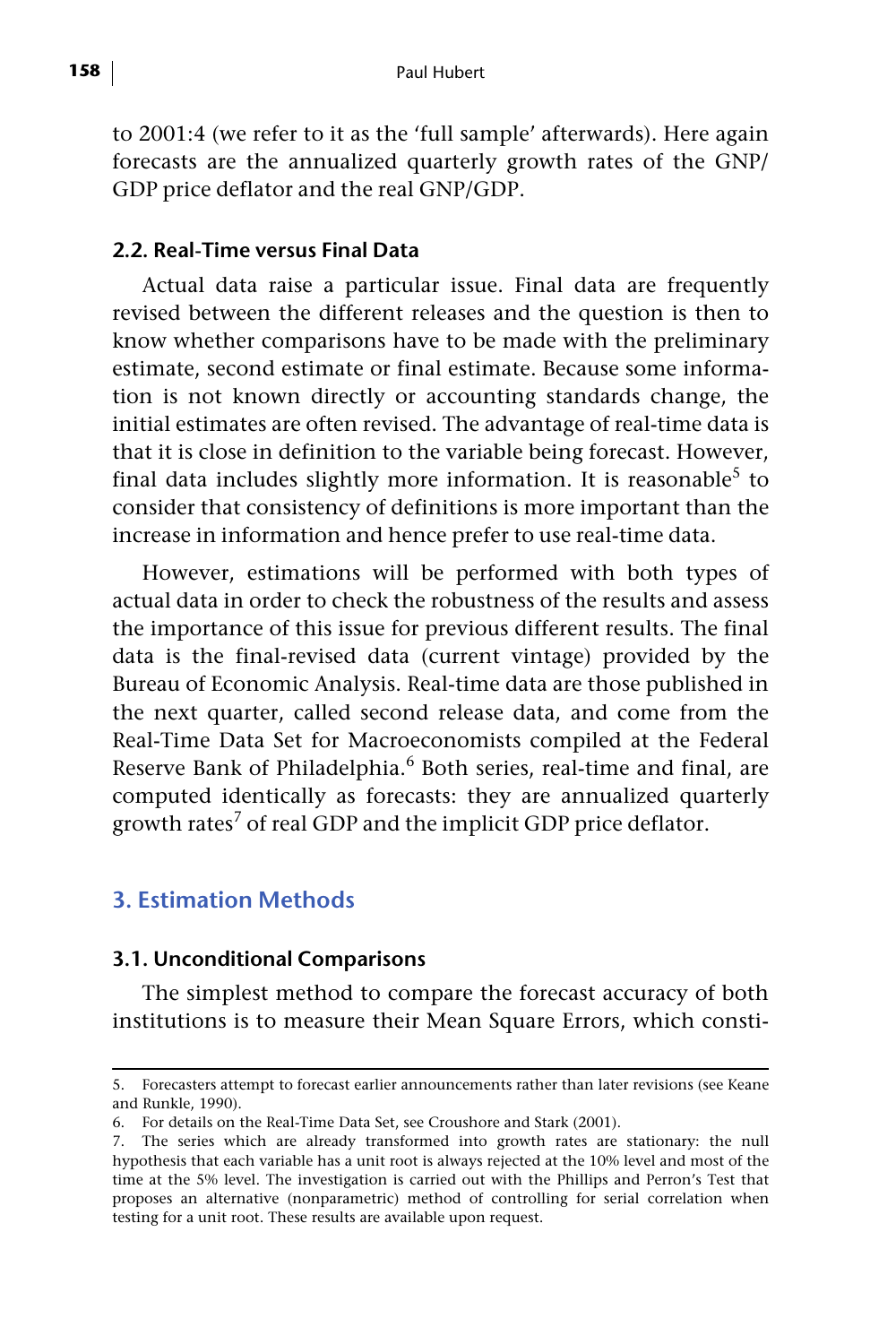tute unconditional forecast comparisons. In order to calculate the *p-value* for the test of the null hypothesis that Federal Reserve's and SPF's MSE are equal, the following equation is estimated according to Romer and Romer (2000):

$$
(\pi_{t+h} - \pi_{t,h}^{GB})^2 - (\pi_{t+h} - \pi_{t,h}^{SPF})^2 = a + \varepsilon_t
$$
 (1)

where  $\pi_{H}$  is the actual inflation (or real GDP), either the real-time or the final data,  $\pi_{th}^{\text{GB}}$  is the forecast made in date *t* for *h* horizons later by the Federal Reserve,  $\pi_{t,h}^{SFT}$  by SPF in date *t* for *h* horizons later and  $\alpha$  is the difference between the squared errors of forecasts of both institutions and then allows to calculate the standard errors of  $\alpha$  corrected for serial correlation with the Newey-West HAC method.8 We can thus obtain a robust *p-value* for the test of the null hypothesis that  $\alpha = 0$ , in order to determine whether the forecast errors are significantly different.  $\pi^{\text{GB}}_{t,h}$  $\pi^{\tiny{SPF}}_{t,h}$ 

#### **3.2. Conditional Comparisons: Regressions**

In this section, the purpose is to compare the forecasts of the Federal Reserve with those of SPF with the regression methodology of Fair and Shiller (1989, 1990) and Romer and Romer (2000). The actual inflation is regressed on forecasts made by both institutions in order to know whether the Greenbook forecasts contain information that could be useful to private agents to form their forecasts. The point as described by the authors is to see if "individuals who know the commercial forecasts could make better forecasts if they also knew the Federal Reserve's". The standard regression then follows this form:

$$
\pi_{t+h} = \alpha + \beta_{GB} \cdot \pi_{t,h}^{GB} + \beta_{SPF} \cdot \pi_{t,h}^{SPF} + \varepsilon_t
$$
 (2)

The main idea behind this regression is then to see if Federal Reserve forecast contains useful information to forecast inflation and more useful information than the one given by SPF forecasts by testing whether  $\beta_{GR}$  is different from zero, whether  $\beta_{GR}$  is different and higher than  $\beta_{SPF}$ . Standard errors are here again

<sup>8.</sup> When forecasts for four quarters ahead miss an unexpected change in the variable, this would cause forecasts errors all in the same direction. Forecasts are then declared serially correlated. In order to deal with this issue, standard errors are computed correcting for heteroskedasticity and serial correlation according to the Newey and West's *HAC Consistent Covariances* method. The truncation lag is equal to the forecast horizon.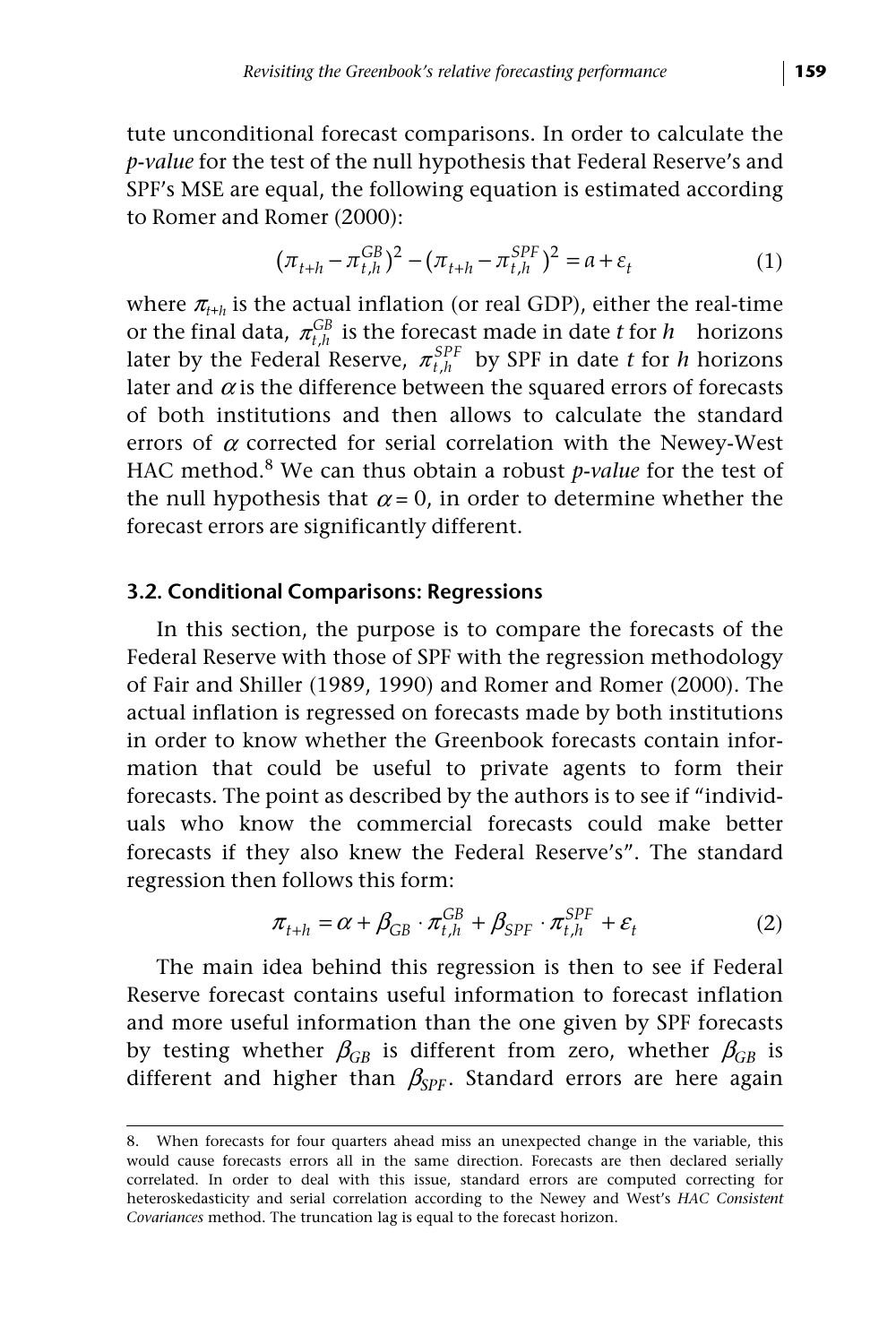computed using the Newey-West's HAC methodology to correct serial correlation.

#### **3.3. A Pooled Approach**

Based on Davies and Lahiri (1995) and Clements, Joutz and Stekler (2007), this method consists of pooling forecasts across all horizons. The decomposition of forecast errors developed by these authors responds to whether it is adequate to pool the forecast obtained by different models, supposing that maybe forecasts at short and long horizons are not derived from the same models, and in the same manner to pool survey's consensus that represents many individual forecasters.

Because of aggregating horizons, the method needs to deduct the correlation structure across errors of targets and lengths, which is consistent with rationality. The forecast error is:

$$
A_{t+h} - F_{t,h} = \alpha + \lambda_{t,h} + \varepsilon_{t,h}
$$
\n(3)

where  $A_{t+h}$  is the effective value at  $t+h$ ,  $F_{th}$  is the forecast made at the date *t* for a horizon of *h* periods,  $\lambda_{t+h}$  is the aggregate or common macroeconomic shocks which corresponds to the sum of all shocks  $u_t$  that occurred between *t* and  $t+h$ , and  $\varepsilon_{th}$  is the idiosyncratic shock. With the possibility for private information, the original formulation becomes:

$$
A_{t+h} - F_{t,h} = \alpha + v_{t,h} \tag{4}
$$

with  $v_{t,h} = \lambda_{t,h} + \varepsilon_{t,h}$ . Without private information, the variance of the private component is constant for all *h*. If the Federal Reserve or SPF has private information, so the idiosyncratic component is absent ( $\sigma^2_{\varepsilon}$  = 0), what was the variance of macro shocks  $\sigma^2_{\mu}$ becomes the global variance of <sup>υ</sup>*th*.

#### **3.4. One Factor Model**

Following Sims (2002), we apply factor analysis to decompose the high correlation between forecasts. It is used to explain the variance which is common to at least two variables and presume that each variable have also an own variance which represents its own contribution. The main assumption is that all forecasters have imperfect observations on a single 'forecastable component' (the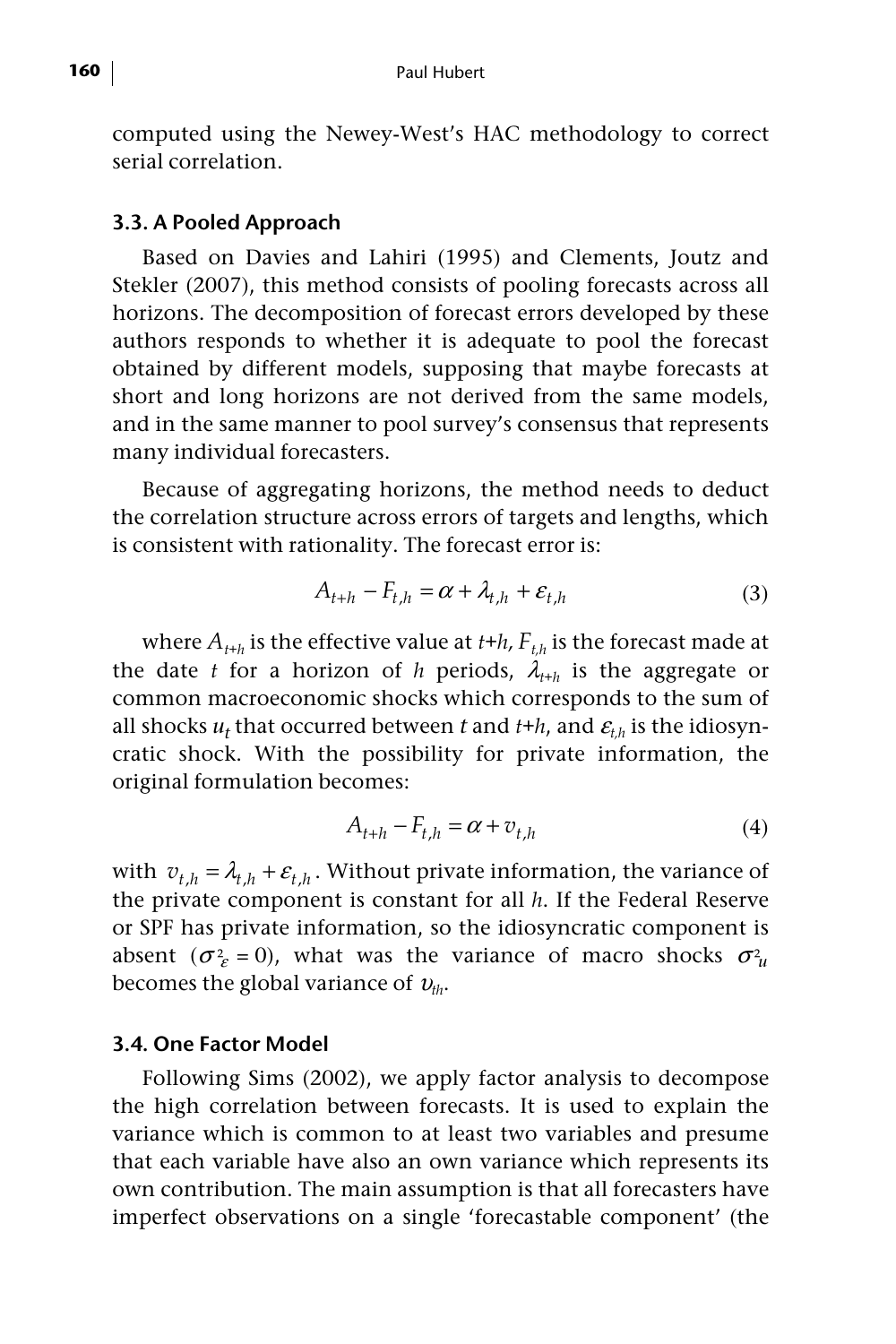$$
\pi_{th}^{F} = \lambda + \theta f_{th}^{*} + \varepsilon_{th}
$$
\n
$$
\pi_{th} = \alpha + \beta f_{th}^{*} + \nu_{th}
$$
\n
$$
Var\left(\begin{bmatrix} \varepsilon_{th} \\ \nu_{th} \end{bmatrix}\right) = \Omega
$$
\n(5)

with Ω diagonal and  $f^*_{th}$  orthogonal to  $\varepsilon$  and  $\nu$ . In this model, the quality of a forecast is related inversely to the variance of its  $\varepsilon_{th}$  and to the deviation of its  $\theta$  coefficients from  $\beta$ . The coefficients are not proportional to the forecast error variances, because they may include a dominant contribution from the variance of  $\nu$ ; the coefficients are inversely proportional to the relative idiosyncratic variances, even if these are an unimportant component of overall forecast error. Sims proposes the possibility of a second component of common variation: a 'common error', but argues that analysis of forecast quality would then be limited and that despite its simplicity the model above provides "a good approximation to the actual properties of the forecasts". This method could indeed allow discriminating between the part of forecast errors which arise from *unforecastable* macroeconomic shocks and the part which comes from idiosyncratic errors. Forecast quality is determined by the variance  $\sigma^2$  of  $\varepsilon_{th}$ , the specific variance proper to each forecast once the forecasts correlation has been gathered in a 'forecastable component'.

The interpretation of factor analysis estimates could be difficult in general, but even more in this fit because a simple model with only one factor is obviously not sufficient to explain the pattern in these data. An analysis with multiple factors would give better statistical results, but would be opposed to the main assumption of one forecastable component. Thereby, the likelihood ratio and the *p*-value of acceptable fit are likely to be low because of the deliberate choice and due to the fact that this method is sensitive to serial correlation and non-normality, two characteristics of forecasts.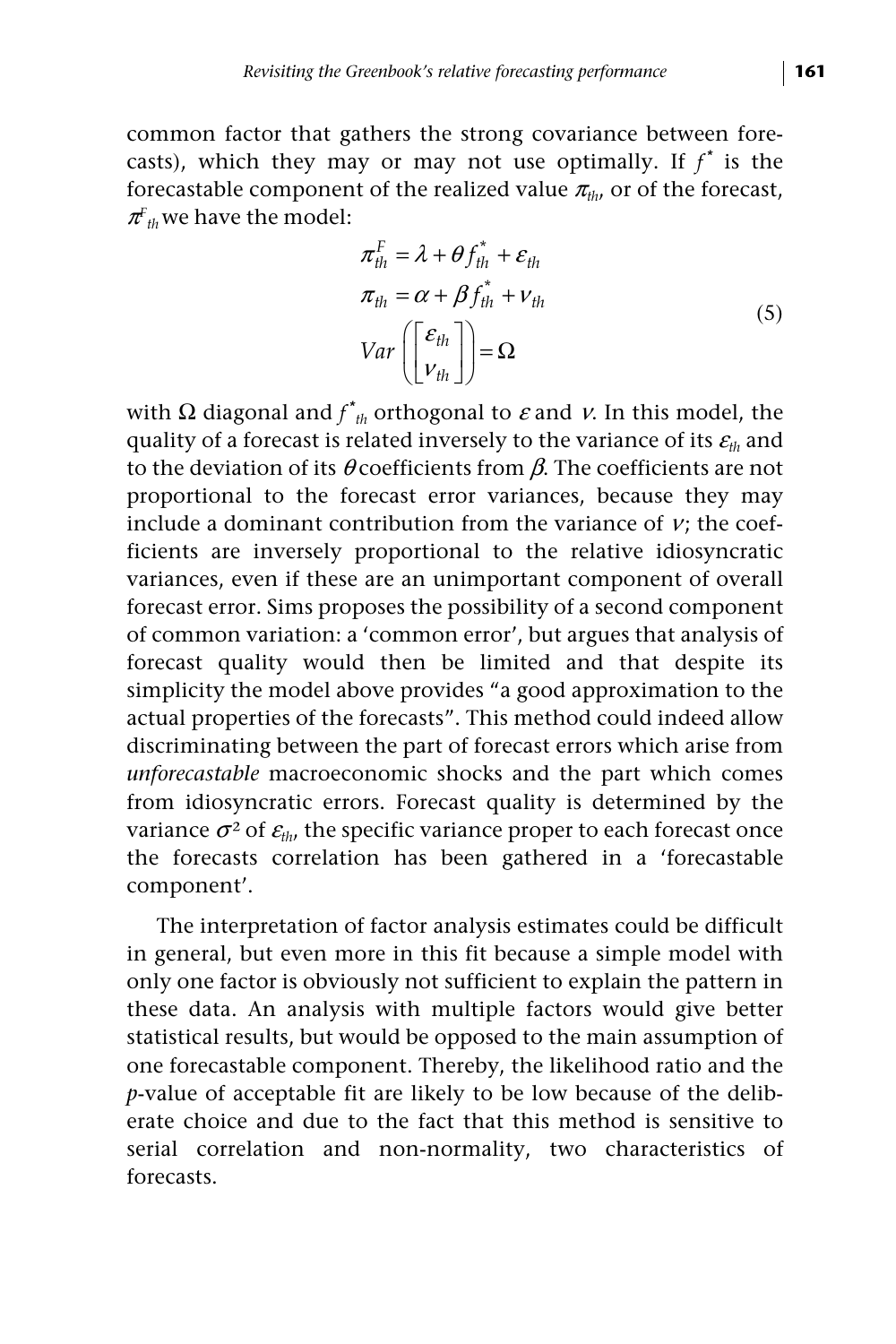#### **3.5. Purpose and Relative Advantages of Methods**

The most neutral and uncontroversial method to determine forecasting performance is the unconditional comparison of mean square errors. However, in order to assess the *relative* forecasting performance of the Greenbook and private agents, conditional regressions give more insight on the relation between both forecasts and more directly assess the information content of forecasts. This method is thus the most widespread in this specific literature. One shortcoming of this method is that estimates might be polluted by multicollinearity (Table 1 shows correlation among variables). A possible way, proposed by Sims (2002), is to gather the high correlation in a single factor: the forecastable component of a forecast. This method also allows for testing whether the forecasting performance arises from superior forecasts of the forecastable component (which may be related to the accuracy of a model of the economy) or of the specific component (which may be related to more information about future shocks).

|            | Inflation +1 - Final Data        |      |              |            | Inflation +1 - Real-Time Data    |           |              |  |
|------------|----------------------------------|------|--------------|------------|----------------------------------|-----------|--------------|--|
|            | Actual                           | GB.  | <b>SPF</b>   |            | Actual                           | <b>GB</b> | <b>SPF</b>   |  |
| Actual     | 1                                |      |              | Actual     | 1                                |           |              |  |
| GВ         | 0.93                             | 1    |              | GB.        | 0.91                             | 1         |              |  |
| <b>SPF</b> | 0.91                             | 0.96 | 1            | <b>SPF</b> | 0.87                             | 0.96      | 1            |  |
|            | <b>Inflation +4 - Final Data</b> |      |              |            | Inflation +4 - Real-Time Data    |           |              |  |
|            | Actual                           | GB.  | <b>SPF</b>   |            | Actual                           | GB.       | <b>SPF</b>   |  |
| Actual     | 1                                |      |              | Actual     | $\mathbf{1}$                     |           |              |  |
| GВ         | 0.88                             | 1    |              | GВ         | 0.86                             | 1         |              |  |
| <b>SPF</b> | 0.81                             | 0.96 | $\mathbf{1}$ | <b>SPF</b> | 0.81                             | 0.96      | $\mathbf{1}$ |  |
|            | Real GNP/GDP +1 - Final Data     |      |              |            | Real GNP/GDP +1 - Real-Time Data |           |              |  |
|            | Actual                           | GB.  | <b>SPF</b>   |            | Actual                           | GB.       | <b>SPF</b>   |  |
| Actual     | $\mathbf{1}$                     |      |              | Actual     |                                  |           |              |  |
|            |                                  |      |              |            | $\mathbf{1}$                     |           |              |  |
| GВ         | 0.50                             | 1    |              | GВ         | 0.47                             | 1         |              |  |
| <b>SPF</b> | 0.49                             | 0.80 | 1            | <b>SPF</b> | 0.47                             | 0.80      | $\mathbf{1}$ |  |
|            | Real GNP/GDP +4 - Final Data     |      |              |            | Real GNP/GDP +4 - Real-Time Data |           |              |  |
|            | Actual                           | GB.  | <b>SPF</b>   |            | Actual                           | <b>GB</b> | <b>SPF</b>   |  |
| Actual     | 1                                |      |              | Actual     | 1                                |           |              |  |
| <b>GB</b>  | 0.17                             | 1    |              | GB.        | 0.18                             | 1         |              |  |

#### **Tableau 1. Correlation**

The full sample goes from 1974:4 for inflation and from 1981:3 for output to 2001:4. GB and SPF forecasts are annualized quaterly percentage changes.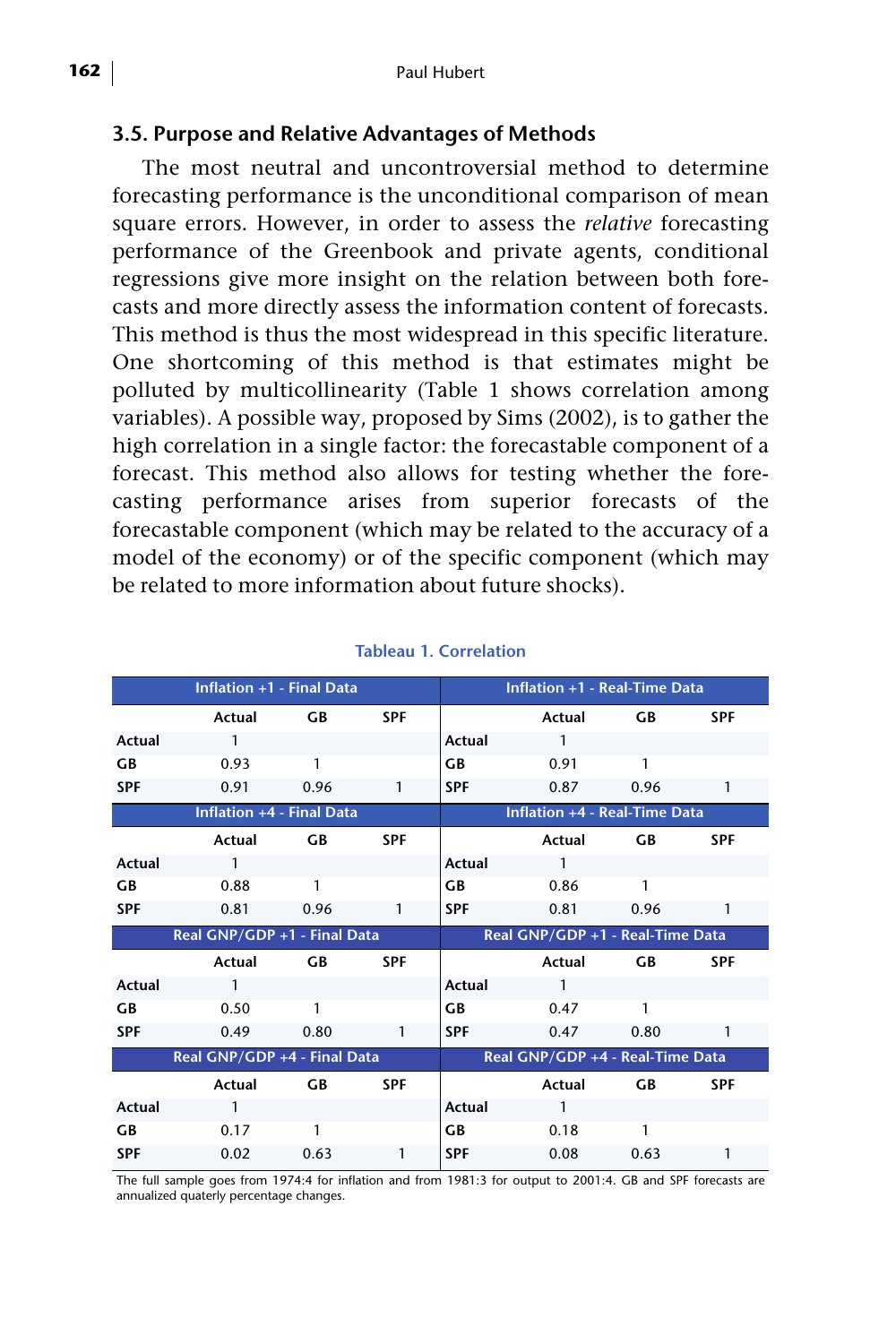Last, the pooling approach is based on a decomposition of errors and also allows for disentangling aggregate from private forecast errors. The relative forecasting performance analysis focuses on the first two methods (section 4), while sources of superior Greenbook inflation forecasts (section 5) are investigated with the last two.

#### **4. Relative Forecasting Performance**

#### **4.1. Are inflation or output Greenbook forecasts superior?**

The baseline estimations have been realized on the full sample. Table 2 shows results of the MSE comparison. They are univocal concerning inflation forecasts: when both institutions are compared on the final data basis, Greenbook's MSE are 0.93 and 1.51 respectively at horizons h=1 and 4 while SPF's MSE are 1.25 and 2.46. The *p*-values show that these values are significantly different. The pattern is identical with real-time data. About real GNP/GDP, results are quite clear: the MSEs of Greenbook are comparable to those of SPF and the difference is not significant (with final or real-time data).

|                     | <b>Inflation - Final</b> |                             |         |                | <b>Inflation - Real Time</b> |            |         |  |
|---------------------|--------------------------|-----------------------------|---------|----------------|------------------------------|------------|---------|--|
| Horizon             | GВ                       | <b>SPF</b>                  | p-value | Horizon        | GВ                           | <b>SPF</b> | p-value |  |
| 1                   | 0.930                    | 1.251                       | 0.02    | 1              | 1.196                        | 1.716      | 0.00    |  |
| $\overline{\bf{4}}$ | 1.517                    | 2.467                       | 0.00    | $\overline{4}$ | 1.737                        | 2.576      | 0.00    |  |
|                     |                          | <b>Real GNP/GDP - Final</b> |         |                | Real GNP/GDP - Real Time     |            |         |  |
| Horizon             | GВ                       | <b>SPF</b>                  | p-value | Horizon        | GB                           | <b>SPF</b> | p-value |  |
| 1                   | 6.097                    | 6.234                       | 0.74    | 1              | 4.612                        | 4.619      | 0.99    |  |
| $\overline{4}$      | 6.248                    | 6.519                       | 0.54    | 4              | 4.727                        | 4.851      | 0.74    |  |

#### **Table 2. Mean Squared Errors - Full Sample**

The p-value is for the test of the null hypothesis that the central bank errors and private sector errors are equal.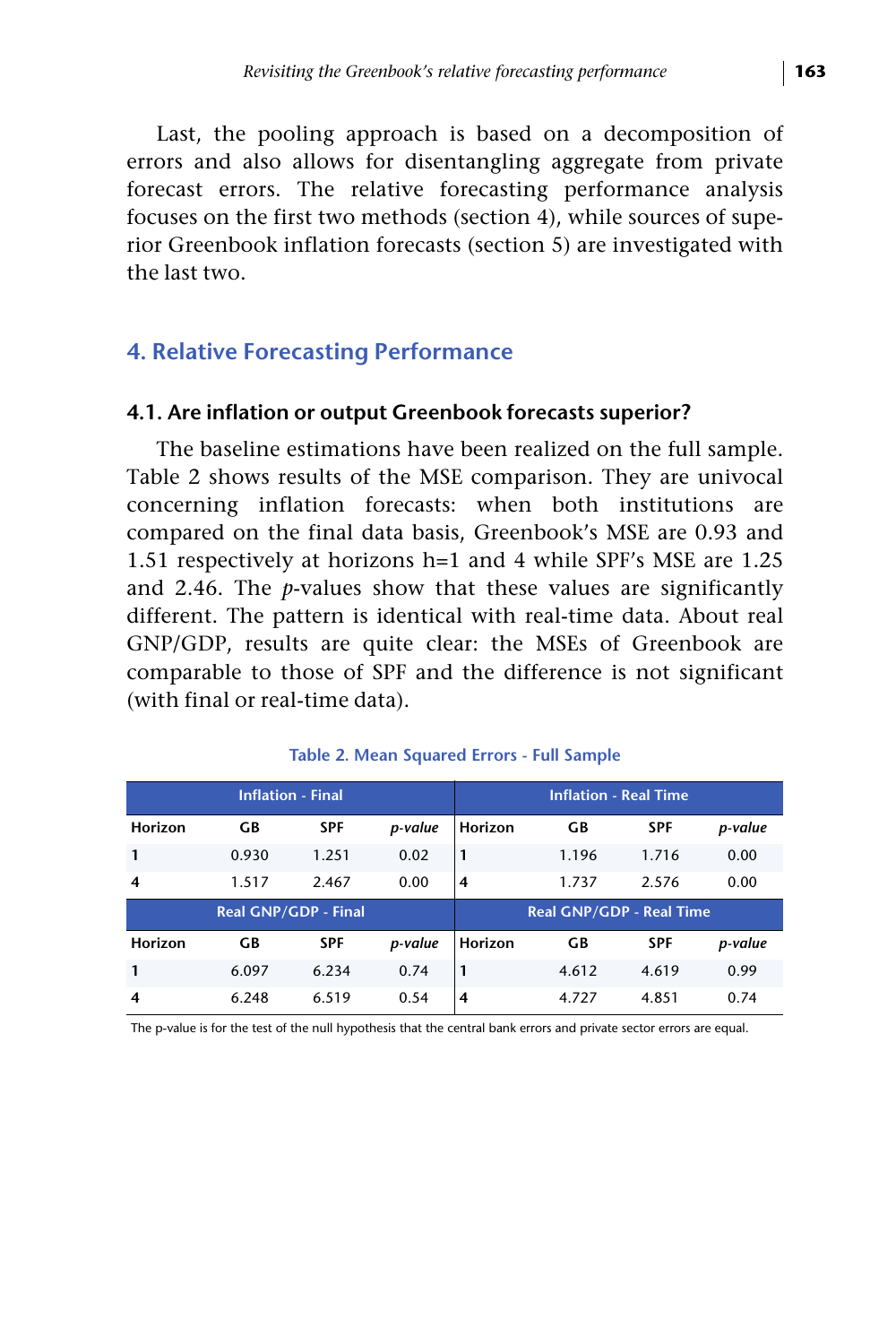Table 3 summarizes the results of the benchmark regression. Regarding inflation, this first regression shows first that coefficients on the Greenbook forecasts are significant, while those of SPF are not at any time, and second that  $\beta_{GR}$  is by and large near to one: 0.76 and 0.99 at horizon h=1 respectively for final and realtime data and 1.38 and 1.21 at horizon h=4, while  $\beta_{\text{SPE}}$  is next to zero. Concerning real GNP/GDP, the pattern is quite different: when analysing the baseline regression, at the short horizon h=1, both coefficients of Greenbook and SPF are very similar (around 0.6) and significant at the 10% level, for both actual data. At the longer horizon h=4, coefficients of Greenbook and SPF are not significant. In comparison, the inflation results show strong evidence of a better accuracy of the Greenbook's forecasts.

|         | <b>Inflation - Final Data</b> |                  |         | <b>Inflation - Real-Time D</b>    |                  |  |
|---------|-------------------------------|------------------|---------|-----------------------------------|------------------|--|
|         | Coef                          | <b>Std Error</b> |         | Coef                              | <b>Std Error</b> |  |
| Cst     | $-0.5224**$                   | (0.2593)         | Cst     | $-0.2827$                         | (0.2781)         |  |
| $GB+1$  | $0.7650***$                   | (0.1211)         | $GB+1$  | 0.9931***                         | (0.1206)         |  |
| $SPF+1$ | $0.2847*$                     | (0.1514)         | $SPF+1$ | $-0.0032$                         | (0.1663)         |  |
|         | <b>Inflation - Final Data</b> |                  |         | <b>Inflation - Real-Time Data</b> |                  |  |
|         | Coef                          | <b>Std Error</b> |         | Coef                              | <b>Std Error</b> |  |
| Cst     | $-0.1855$                     | (0.4520)         | Cst     | $-0.3846$                         | (0.4437)         |  |
| $GB+4$  | 1.3851***                     | (0.2228)         | $GB+4$  | $1.2176***$                       | (0.2360)         |  |
| $SPF+4$ | $-0.3781$                     | (0.2434)         | $SPF+4$ | $-0.1783$                         | (0.2247)         |  |
|         | Real GNP/GDP - Final Data     |                  |         |                                   |                  |  |
|         |                               |                  |         | Real GNP/GDP - Real-Time Data     |                  |  |
|         | Coef                          | <b>Std Error</b> |         | Coef                              | <b>Std Error</b> |  |
| Cst     | $-0.3840$                     | (0.8778)         | Cst     | $-0.2863$                         | (0.8996)         |  |
| $GB+1$  | $0.7277*$                     | (0.3701)         | $GB+1$  | $0.5313*$                         | (0.2976)         |  |
| $SPF+1$ | $0.6422**$                    | (0.3017)         | $SPF+1$ | $0.6250*$                         | (0.3672)         |  |
|         | Real GNP/GDP - Final Data     |                  |         | Real GNP/GDP - Real-Time Data     |                  |  |
|         | Coef                          | <b>Std Error</b> |         | Coef                              | <b>Std Error</b> |  |
| Cst     | $2.7710*$                     | (1.6030)         | Cst     | 1.8915                            | (1.4741)         |  |
| $GB+4$  | 0.7407                        | (0.5537)         | $GB+4$  | 0.5483                            | (0.4455)         |  |

#### **Table 3. Base Regression - Full Sample**

Numbers in parentheses are robust standard errors. \*,\*\*,\*\*\* means respectively significant at 10 %, 5 % and 1 %.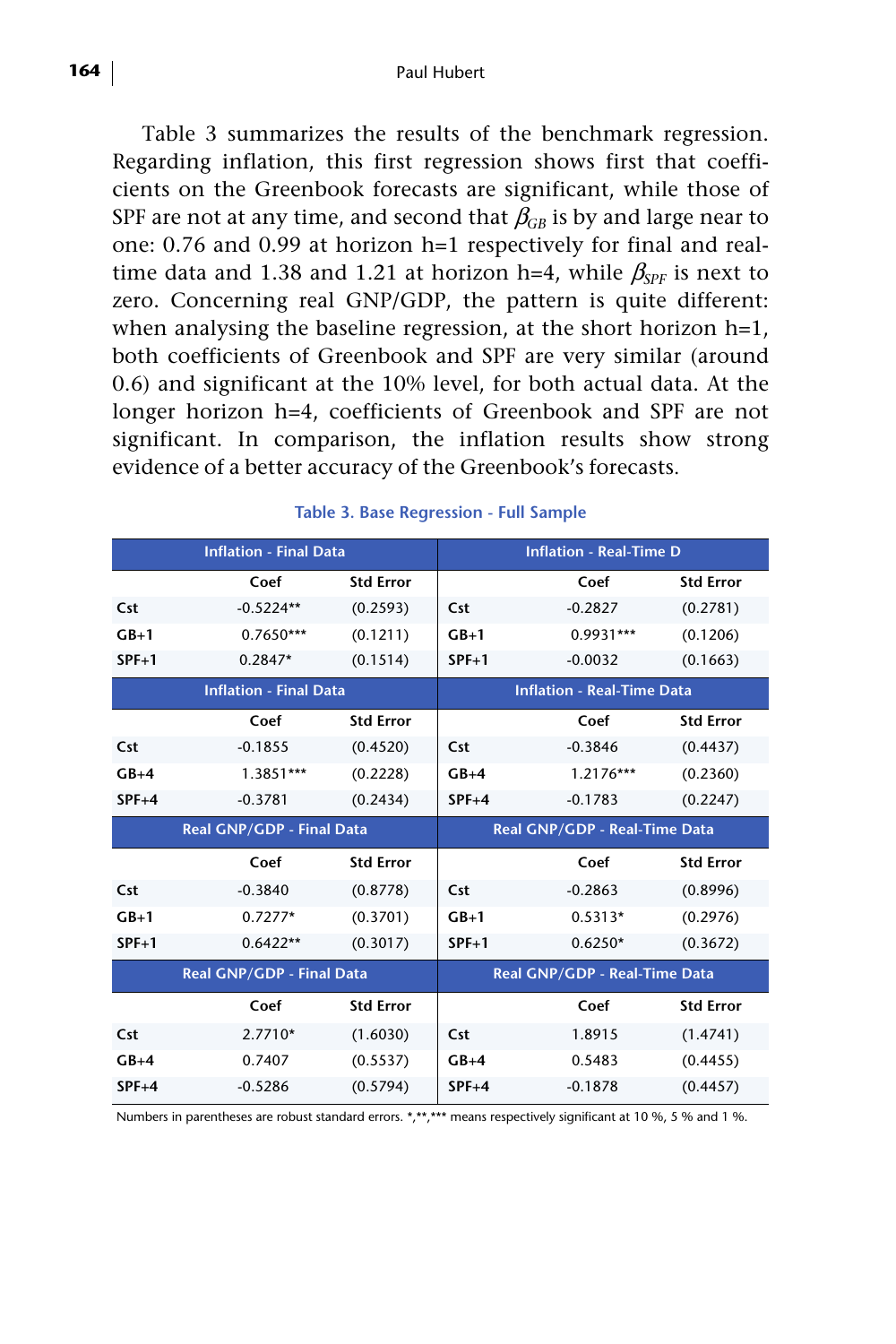Estimates confirm that the Fed has a significantly better inflation forecasting performance, while not for  $GDP<sup>9</sup>$ . The range of possible reasons for the Greenbook's advantage on inflation and not output is large. The weight put on inflation in the central bank loss function might matter: if the Fed greatly balances inflation, it will make everything possible to reach its inflation goal and then *endogenises* inflation by dint of focusing on it. Thus the second variable, the output growth, becomes an adjustment variable, all the more so the Fed attempt to reach its 'implicit' inflation target. It might also be assumed that inflation is easier to measure than output. GDP may be more difficult to forecast because of the uncertainty of future data revisions. Blix, Wadefjord, Wienecke and Adahl (2001) analyze the forecasting performance of 250 major institutions and highlight that growth is much more difficult to forecast than inflation.

#### *Robustness Test: Timing*

The timing of the baseline equation is assessed by putting the Greenbook in a deliberate situation of a timing disadvantage. In the benchmark case, forecasts come from the same quarter. Because the date when the forecasts are made in the quarter varies, the Greenbook may sometimes benefit of a possible timing advantage. The equation estimated, in which  $\pi_{t-1,h+1}^{GB}$  is the Greenbook forecast made one quarter before SPF and for one quarter later, is:

$$
\pi_{t+h} = \alpha + \beta_{GB} \cdot \pi_{t-1,h+1}^{GB} + \beta_{SPF} \cdot \pi_{t,h}^{SPF} + \varepsilon_t
$$
 (6)

Table 4 exhibits the regression results. Except for final data at short horizon (h=1)**,** coefficients of Greenbook inflation forecasts are significant while those of SPF are not, are always largely superior to those of the SPF, and are included between 0.71 and 0.97, so significantly near to one. The superior forecasting performance seems to be higher when the horizons are longer, whatever the type of actual data.

<sup>9.</sup> The similar GDP forecasts accuracy between the Fed and private agents could bridge with Tulip (2009) which finds uncertainty is still as high as in 1970s and has been less reduced than volatility.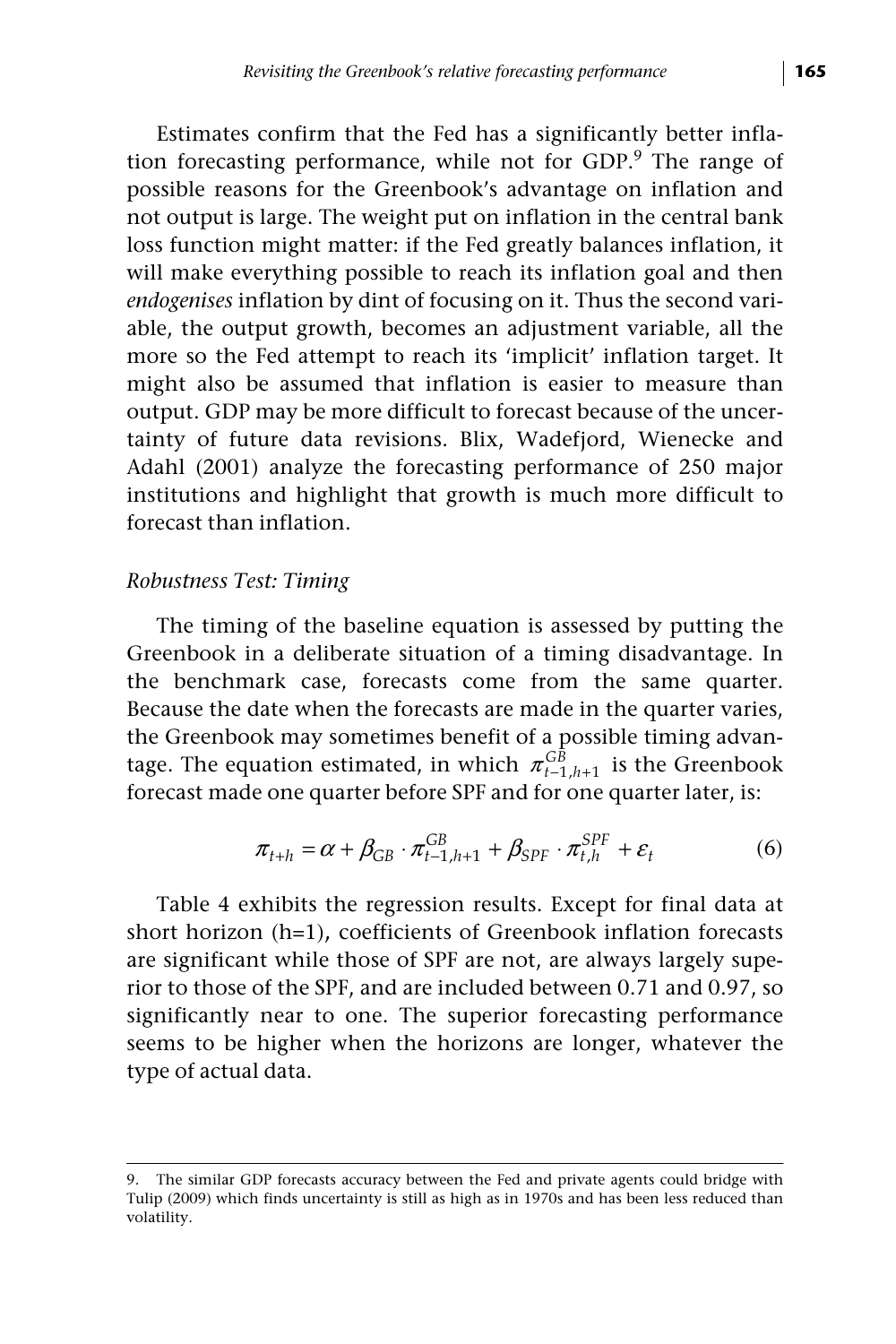|         | <b>Inflation - Final Data</b>  |                  |         | <b>Inflation - Real-Time Data</b> |                  |
|---------|--------------------------------|------------------|---------|-----------------------------------|------------------|
|         | Coef                           | <b>Std Error</b> |         | Coef                              | <b>Std Error</b> |
| Cst     | $-0.6614**$                    | (0.2651)         | Cst     | $-0.4570$                         | (0.2956)         |
| $GB+2$  | $0.4805***$                    | (0.1714)         | $GB+2$  | $0.7161***$                       | (0.2072)         |
| $SPF+1$ | $0.5975***$                    | (0.1969)         | $SPF+1$ | 0.3121                            | (0.2323)         |
|         | <b>Inflation - Final Data*</b> |                  |         | Inflation - Real-Time Data*       |                  |
|         | Coef                           | <b>Std Error</b> |         | Coef                              | <b>Std Error</b> |
| Cst     | $-0.5284$                      | (0.4824)         | Cst     | $-0.7914$                         | (0.5117)         |
| $GB+5$  | $0.9727***$                    | (0.2859)         | $GB+5$  | $0.9247***$                       | (0.2417)         |
| $SPF+4$ | 0.0655                         | (0.2833)         | $SPF+4$ | 0.1802                            | (0.2876)         |
|         | Real GNP/GDP - Final Data      |                  |         |                                   |                  |
|         |                                |                  |         | Real GNP/GDP - Real-Time Data     |                  |
|         | Coef                           | <b>Std Error</b> |         | Coef                              | <b>Std Error</b> |
| Cst     | $-0.4633$                      | (1.1861)         | Cst     | $-0.0887$                         | (1.0243)         |
| $GB+2$  | 0.0719                         | (0.3882)         | $GB+2$  | $-0.1880$                         | (0.3083)         |
| $SPF+1$ | $1.3057***$                    | (0.3414)         | $SPF+1$ | $1.2545***$                       | (0.3773)         |
|         | Real GNP/GDP - Final Data*     |                  |         | Real GNP/GDP - Real-Time Data*    |                  |
|         | Coef                           | <b>Std Error</b> |         | Coef                              | <b>Std Error</b> |
| Cst     | 3.2392*                        | (1.7349)         | Cst     | 2.2244                            | (1.5707)         |
| $GB+5$  | 0.8660                         | (0.6184)         | $GB+5$  | 0.2689                            | (0.4746)         |

|  | Table 4. Timing Disadvantage - Full Sample |  |
|--|--------------------------------------------|--|
|--|--------------------------------------------|--|

\*only 90 obs, because GB don't always publish forecasts at horizon h=5

Numbers in parentheses are robust standard errors. \*,\*\*,\*\*\* means respectively significant at 10 %, 5 % and 1 %.

#### *Robustness Test: Multicollinearity*

Univariate regressions of the realized inflation on one forecast at a time are estimated to check that the benchmark regression is not distorted by multicollinearity as discussed by Granger and Newbold (1977):

$$
\pi_{t+h} = \alpha + \beta_{GB\ or\ SPF} \cdot \pi_{t,h}^{GB\ or\ SPF} + \varepsilon_t \tag{7}
$$

The statistical indicator of the explanatory power of the model (the R²) with Greenbook forecasts is compared to the one of private forecasts, so as to ensure that estimates of the main regression are confirmed when forecasts are compared one by one and not together. It may also be informative to have a look at the coefficient  $\beta_{GB \text{ or } SPF}$ . On table 5, one can observe that the R<sup>2</sup> is consistently higher for the Greenbook inflation forecasts compared to the SPF ones, the gap rising when the horizon is longer, whatever actual data are.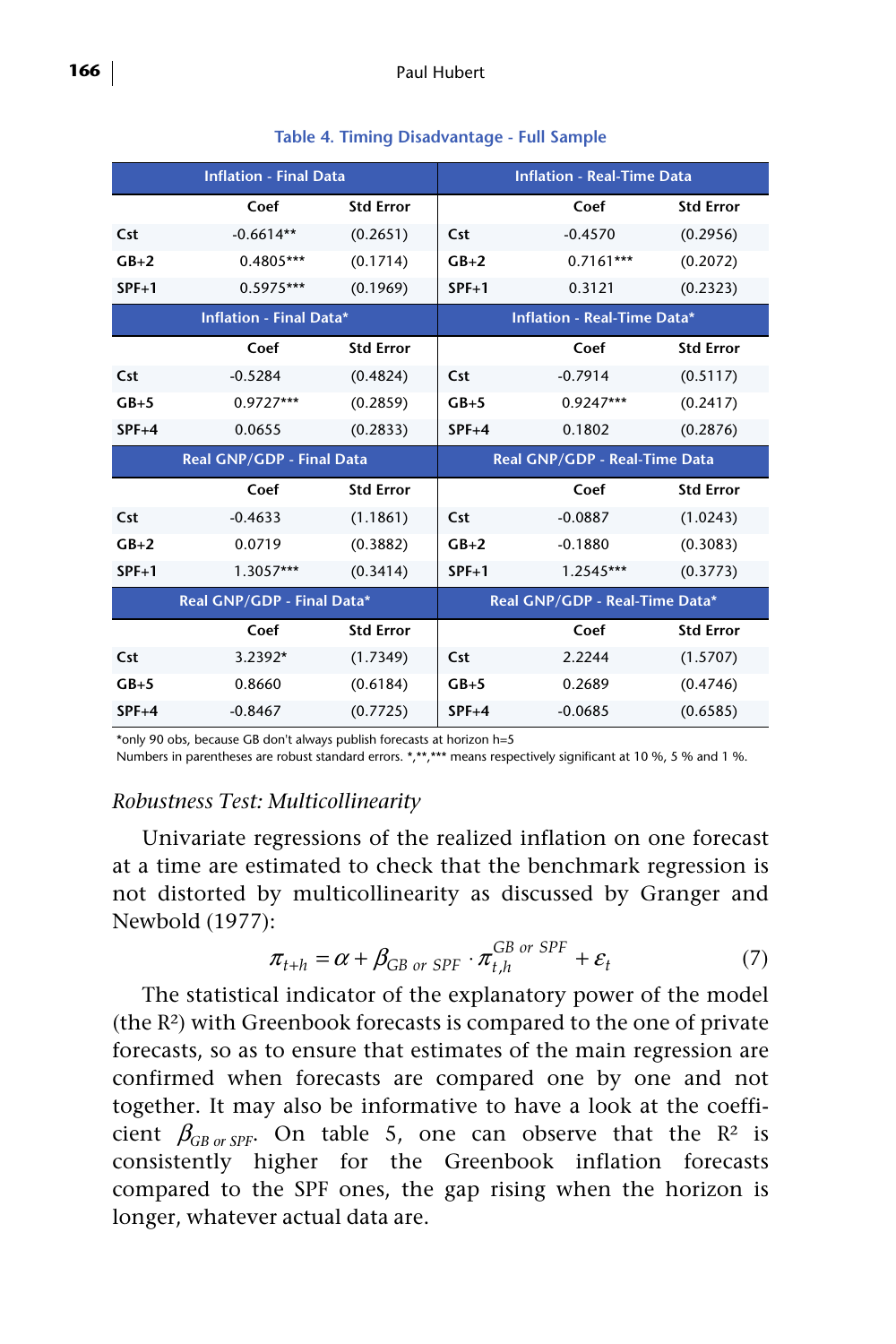|         | <b>Inflation - Final Data - 1974:4-2001:4</b> |                     |         | Inflation - Real Time Data - 1974:4-2001:4 |                     |
|---------|-----------------------------------------------|---------------------|---------|--------------------------------------------|---------------------|
|         | Coef                                          | Adj. R <sup>2</sup> |         | Coef                                       | Adj. $R^2$          |
| $GB+1$  | $1.019***$                                    | 0.87                | $GB+1$  | $0.990***$                                 | 0.83                |
|         | (0.05)                                        |                     |         | (0.06)                                     |                     |
| $SPF+1$ | $1.071***$                                    | 0.83                | $SPF+1$ | $1.018***$                                 | 0.76                |
|         | (0.06)                                        |                     |         | (0.08)                                     |                     |
| $GB+4$  | $1.061***$                                    | 0.77                | $GB+4$  | $1.065***$                                 | 0.74                |
|         | (0.12)                                        |                     |         | (0.12)                                     |                     |
| $SPF+4$ | 1.095***                                      | 0.66                | $SPF+4$ | $1.117***$                                 | 0.66                |
|         | (0.17)                                        |                     |         | (0.16)                                     |                     |
|         |                                               |                     |         |                                            |                     |
|         | Real GNP/GDP - Final Data - 1981:3-2001:4     |                     |         | Real GNP/GDP - Real Time - 1981:3-2001:4   |                     |
|         | Coef                                          | Adj. R <sup>2</sup> |         | Coef                                       | Adj. R <sup>2</sup> |
|         | $1.147***$                                    |                     |         | $0.939***$                                 |                     |
| $GB+1$  | (0.31)                                        | 0.25                | $GB+1$  | (0.26)                                     | 0.21                |
|         | $1.349***$                                    |                     |         | $1.141***$                                 |                     |
| $SPF+1$ | (0.34)                                        | 0.23                | $SPF+1$ | (0.32)                                     | 0.21                |
|         | 0.489                                         |                     |         | 0.459                                      |                     |
| $GB+4$  | (0.51)                                        | 0.02                | $GB+4$  | (0.45)                                     | 0.02                |
| $SPF+4$ | 0.080                                         | $-0.01$             | $SPF+4$ | 0.262                                      | $-0.01$             |

**Table 5. Multicollinearity - Full Sample**

Numbers in parentheses are robust standard errors. \*,\*\*,\*\*\* means respectively significant at 10%, 5% and 1%. The dependant variable is noted above each subtable. The constant has been removed from the table.

#### *Robustness Test: Additional information beyond a lagged dependent variable*

The purpose of this test is to assess whether the coefficient associated to Greenbook or private forecasts are significant because they are highly correlated to realizations or because they provide additional information besides the information set known at the date when the forecast is made. Assuming that a lagged dependent variable – the actual data – comprises all the information available when the forecast is made, the following equation enables to assess whether the forecast really contains superior forward looking information:

$$
\pi_{t+h} = \alpha + \beta_{\pi} \cdot \pi_{t-1} + \beta_{GB} \cdot \pi_{t,h}^{GB} + \beta_{SPF} \cdot \pi_{t,h}^{SPF} + \varepsilon_t
$$
 (8)

Table 6 presents the estimates of the regression with the lagged dependent variable. They strongly confirm the previous results: the coefficient associated to Greenbook's inflation forecasts is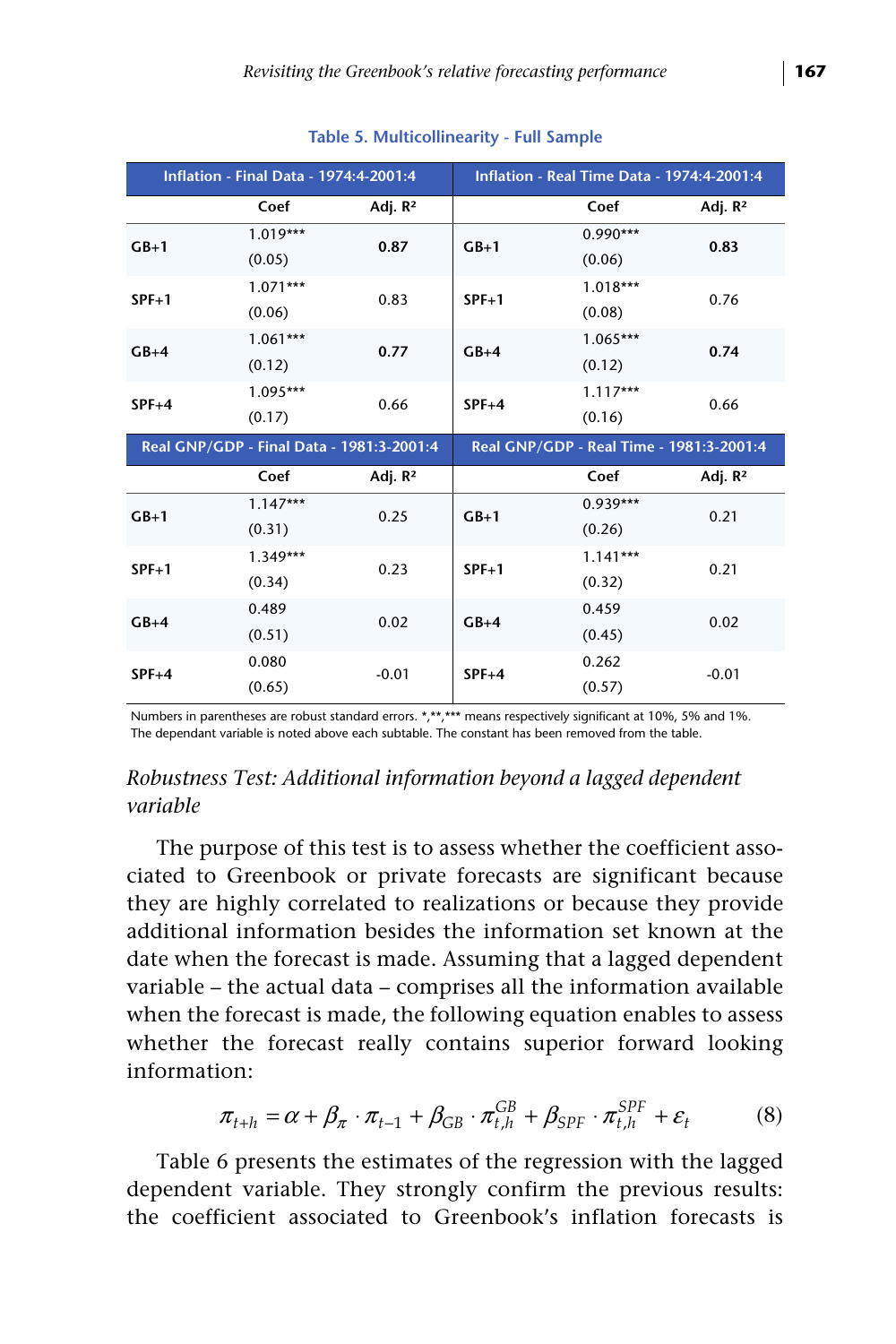significant for either final or real time data, at both one and four quarter horizons.

|         | <b>Inflation</b>  |                  |         |                       |                  |  |  |  |  |
|---------|-------------------|------------------|---------|-----------------------|------------------|--|--|--|--|
|         | <b>Final Data</b> |                  |         | <b>Real-Time Data</b> |                  |  |  |  |  |
|         | Coef              | <b>Std Error</b> |         | Coef                  | <b>Std Error</b> |  |  |  |  |
| Cst     | $-0.495*$         | (0.274)          | Cst     | $-0.352$              | (0.299)          |  |  |  |  |
| AR(1)   | 0.031             | (0.101)          | AR(1)   | $-0.031$              | (0.129)          |  |  |  |  |
| $GB+1$  | $0.736***$        | (0.147)          | $GB+1$  | $0.950***$            | (0.134)          |  |  |  |  |
| $SPF+1$ | 0.277             | (0.167)          | $SPF+1$ | 0.087                 | (0.211)          |  |  |  |  |
| Cst     | $-0.109$          | (0.417)          | Cst     | $-0.343$              | (0.419)          |  |  |  |  |
| AR(1)   | $-0.006$          | (0.146)          | AR(1)   | $-0.001$              | (0.142)          |  |  |  |  |
| $GB+4$  | $1.478***$        | (0.248)          | $GB+4$  | $1.312***$            | (0.210)          |  |  |  |  |
| $SPF+4$ | $-0.480$          | (0.241)          | $SPF+4$ | $-0.269$              | (0.249)          |  |  |  |  |
|         |                   | <b>Real GDP</b>  |         |                       |                  |  |  |  |  |
|         | <b>Final Data</b> |                  |         | <b>Real-Time Data</b> |                  |  |  |  |  |
|         | Coef              | <b>Std Error</b> |         | Coef                  | <b>Std Error</b> |  |  |  |  |
| Cst     | 0.357             | (0.724)          | Cst     | 0.264                 | (0.942)          |  |  |  |  |
| AR(1)   | $0.303***$        | (0.078)          | AR(1)   | 0.086                 | (0.099)          |  |  |  |  |
| $GB+1$  | 0.327             | (0.306)          | $GB+1$  | 0.236                 | (0.177)          |  |  |  |  |
| $SPF+1$ | 0.449             | (0.319)          | $SPF+1$ | $0.664*$              | (0.362)          |  |  |  |  |
| Cst     | $2.792*$          | (1.565)          | Cst     | 1.597                 | (1.309)          |  |  |  |  |
| AR(1)   | 0.002             | (0.106)          | AR(1)   | $-0.004$              | (0.122)          |  |  |  |  |
| $GB+4$  | 0.746             | (0.626)          | $GB+4$  | 0.368                 | (0.516)          |  |  |  |  |
| $SPF+4$ | $-0.580$          | (0.646)          | $SPF+4$ | 0.086                 | (0.487)          |  |  |  |  |

**Table 6. Regressions with lagged dependent variable - Full Sample**

Numbers in parentheses are robust standard errors. \*,\*\*,\*\*\* means respectively significant at 10 %, 5 % and 1 %.

#### *Robustness to an Alternative Inflation Variable*

An argument may be that private agents are more prone to forecast the Consumer Price Index (CPI) than the GDP price deflator, and this might be a reason for their less accurate performance in forecasting inflation. In order to check the robustness of the previous results for inflation, additional tests with CPI are then provided. Data are available from the same sources from 1982Q1 to 2001Q4. Table 7 displays evidence that confirms the previous results and show that the variable chosen for inflation, GDP deflator or consumer inflation, does not lead to reconsider the relatively better accuracy of Greenbook forecasts.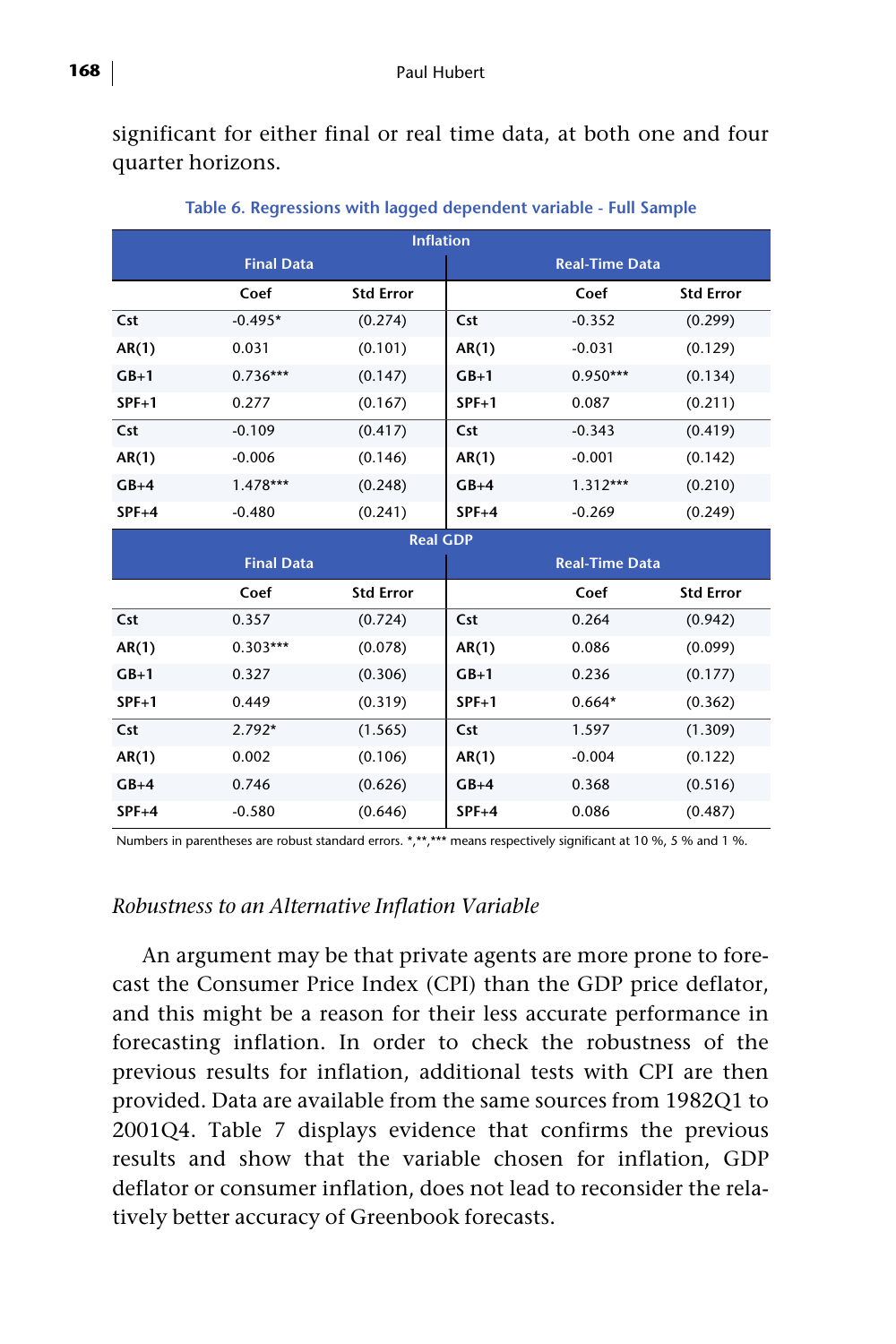|         |                       |                                | <b>Mean Square Errors</b>  |                       |                     |
|---------|-----------------------|--------------------------------|----------------------------|-----------------------|---------------------|
|         | Horizon               | GB                             | SPF                        | p-value               |                     |
|         | 1                     | 4.510                          | 4.770                      | 0.443                 |                     |
|         | $\overline{4}$        | 4.137                          | 4.498                      | 0.018                 |                     |
|         |                       |                                | <b>Regressions</b>         |                       |                     |
|         |                       |                                | <b>Base</b>                |                       |                     |
|         | Coef                  | <b>Std Error</b>               |                            | Coef                  | <b>Std Error</b>    |
| Cst     | 0.855                 | (0.819)                        | Cst                        | 1.271                 | (0.819)             |
| $GB+1$  | 1.066*                | (0.644)                        | $GB+4$                     | 1.109**               | (0.469)             |
| $SPF+1$ | $-0.391$              | (0.775)                        | $SPF+4$                    | $-0.553$              | (0.533)             |
|         |                       |                                | <b>Timing Disadvantage</b> |                       |                     |
|         | Coef                  | <b>Std Error</b>               |                            | Coef                  | <b>Std Error</b>    |
| Cst     | 1.489                 | (1.033)                        | Cst                        | 1.226                 | (0.991)             |
| $GB+2$  | $1.131***$            | (0.261)                        | $GB+5$                     | $1.275*$              | (0.747)             |
| $SPF+1$ | $-0.672$              | (0.522)                        | $SPF+4$                    | $-0.710$              | (0.827)             |
|         |                       |                                | Multicollinearity          |                       |                     |
|         | Coef                  | Adj. R <sup>2</sup>            |                            | Coef                  | Adj. R <sup>2</sup> |
| $GB+1$  | $0.775***$<br>(0.193) | 0.140                          | $SPF+1$                    | $0.739***$<br>(0.261) | 0.085               |
|         | Coef                  | Adj. R <sup>2</sup>            |                            | Coef                  | Adj. R <sup>2</sup> |
| $GB+4$  | $0.643***$            | 0.102                          | $SPF+4$                    | $0.596***$            | 0.068               |
|         | (0.191)               |                                |                            | (0.224)               |                     |
|         |                       | with Lagged Dependent Variable |                            |                       |                     |
|         | Coef                  | <b>Std Error</b>               |                            | Coef                  | <b>Std Error</b>    |
| Cst     | 0.744                 | (0.840)                        | Cst                        | 1.444                 | (1.001)             |
| AR(1)   | $-0.118$              | (0.158)                        | AR(1)                      | $-0.181*$             | (0.104)             |
| $GB+1$  | 0.878                 | (0.571)                        | $GB+4$                     | $1.397***$            | (0.497)             |
| $SPF+1$ | $-0.058$              | (0.716)                        | $SPF+4$                    | $-0.722$              | (0.672)             |

**Table 7. Robustness: CPI - 1982:1 - 2001:4**

\*,\*\*,\*\*\* means respectively significant at 10%, 5% and 1%.

Numbers in parentheses are robust standard errors.

#### *Robustness to the Actual Data Issue*

The superiority of the Greenbook forecasts is more pronounced with real-time data. However, in the end, whatever inflation data considered are real-time or final, the results give similar indications on the Greenbook's superior forecasting performance, and tend to support that relative forecast accuracy here is not subject to variation in data definitions. Furthermore, an identical scheme emerges from all methodologies: Fed and SPF better forecast real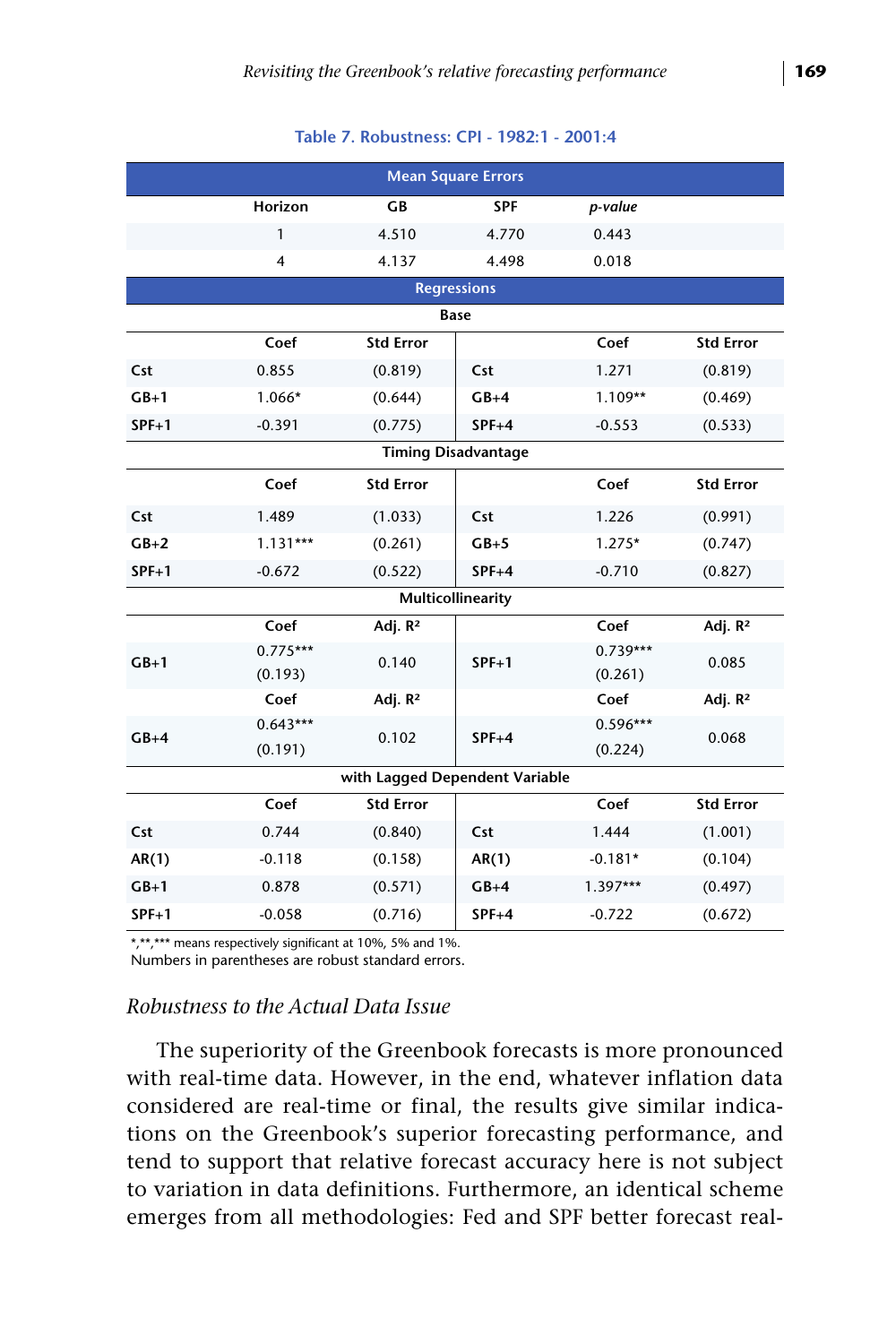time value of real GDP while they both have more accurate predictions of final data of inflation. One possible explanation may come from the method of constructing the GDP aggregate and the assumption about the growth trend which are often revised. The advantage of real-time data is that it is close in definition to the variable being forecast.

Finally, it consistently appears from the benchmark estimation and the robustness tests that the longer the horizon, the more pronounced the advantage of the Greenbook on inflation. With longer horizons, the uncertainty is greater and the fact that the superiority of Greenbook forecasts increase tends to confirm that the advantage is robust and not due to timing advantage and/or access to information on the short run.

#### **4.2. Has this advantage on inflation reduced in the recent period?**

We focus in this section on inflation forecasts for which there is evidence of superior forecasting of the Greenbook over the full sample. Unconditional comparisons and the benchmark conditional regression are estimated on a reduced sample to take into account the choice of Atkeson and Ohanian (2001) to rule out the period of strong disinflation of the beginning of the eighties. Due to the private agents' idea that the Federal Reserve will not succeed to reduce inflation, Greenbook forecasts could have been better than private forecasts. The first sub-sample starts in 1987Q3 when Greenspan took his function. The end of the sample is still 2001Q4. In the same manner, D'Agostino and Whelan (2008) and Gamber and Smith (2009) show that with the drop in volatility in predictable component of inflation and greater transparency of the Fed since 1992 and 1994, the superior forecasting performance of the Fed has been reduced. We therefore estimate the regression on two other sub-samples starting in 1992Q1 and 1994Q1 in order to assess the Greenbook's forecasting superiority on samples during which the US monetary policy regime was stable and inflation expectations became fairly well anchored.

Table 8 reveals the coefficients of the regression made on smaller samples. Estimates show a different picture: if we consider the largest subsample, from 1987 to 2001, it appears that outcomes are in line with the previous ones: Greenbook inflation coefficients are significant and close to one at both horizons (while not for the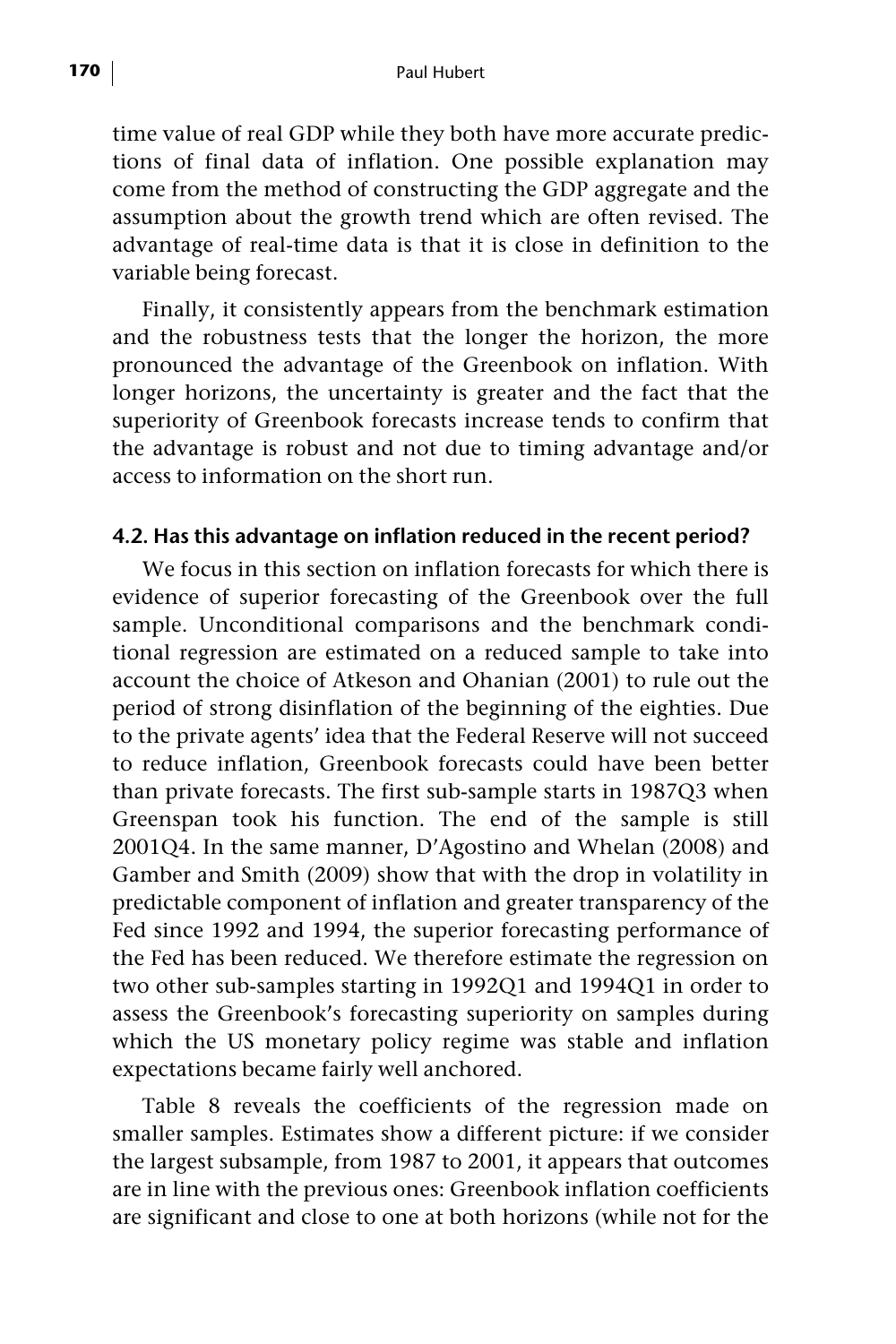SPF). However, when considering the two other subsamples starting in 1992 or 1994 as D'Agostino and Whelan (2008) and Gamber and Smith (2009) respectively do, it appears that the coefficient of Greenbook forecasts is not significant anymore. These two estimations are nevertheless based on smaller samples and so fewer observations as emphasized by Gamber and Smith (2009). In addition, these subsamples comprise a very stable period for which conditional comparisons lack variability. This calls for assessing forecast accuracy with unconditional comparisons.

|         | <b>Final Data</b> |                  | <b>Real-Time Data</b> |                  |  |  |
|---------|-------------------|------------------|-----------------------|------------------|--|--|
|         |                   |                  | 1987Q3-2001Q4         |                  |  |  |
|         | Coef              | <b>Std Error</b> | Coef                  | <b>Std Error</b> |  |  |
| Cst     | $-0.049$          | (0.378)          | $-0.534$              | (0.433)          |  |  |
| $GB+1$  | $0.533***$        | (0.198)          | $0.831***$            | (0.206)          |  |  |
| $SPF+1$ | 0.346             | (0.208)          | 0.215                 | (0.193)          |  |  |
|         | Coef              | <b>Std Error</b> | Coef                  | <b>Std Error</b> |  |  |
| Cst     | 0.229             | (0.554)          | $-0.484$              | (0.653)          |  |  |
| $GB+4$  | $0.804**$         | (0.395)          | 0.945***              | (0.346)          |  |  |
| $SPF+4$ | $-0.015$          | (0.450)          | 0.086                 | (0.431)          |  |  |
|         |                   |                  | 1992Q1-2001Q4         |                  |  |  |
|         | Coef              | <b>Std Error</b> | Coef                  | <b>Std Error</b> |  |  |
| Cst     | $0.916*$          | (0.479)          | 0.623                 | (0.682)          |  |  |
| $GB+1$  | 0.158             | (0.317)          | 0.268                 | (0.243)          |  |  |
| $SPF+1$ | 0.271             | (0.385)          | 0.243                 | (0.401)          |  |  |
|         | Coef              | <b>Std Error</b> | Coef                  | <b>Std Error</b> |  |  |
| Cst     | $1.772**$         | (0.700)          | 0.788                 | (0.969)          |  |  |
| $GB+4$  | 0.132             | (0.603)          | 0.389                 | (0.484)          |  |  |
| $SPF+4$ | $-0.065$          | (0.447)          | 0.054                 | (0.457)          |  |  |
|         |                   |                  | 1994Q1-2001Q4         |                  |  |  |
|         | Coef              | <b>Std Error</b> | Coef                  | <b>Std Error</b> |  |  |
| Cst     | 1.149**           | (0.491)          | 0.817                 | (0.736)          |  |  |
| $GB+1$  | 0.202             | (0.358)          | 0.395                 | (0.301)          |  |  |
| $SPF+1$ | 0.113             | (0.431)          | 0.024                 | (0.496)          |  |  |
|         | Coef              | <b>Std Error</b> | Coef                  | <b>Std Error</b> |  |  |
| Cst     | $2.547***$        | (0.804)          | 1.747                 | (1.066)          |  |  |
| $GB+4$  | 0.254             | (0.595)          | 0.425                 | (0.407)          |  |  |
| $SPF+4$ | $-0.533$          | (0.520)          | $-0.411$              | (0.500)          |  |  |

#### **Table 8. Inflation Forecasts - Smaller Sample Periods**

\*,\*\*,\*\*\* means respectively significant at 10%, 5% and 1%.

Numbers in parentheses are robust standard errors.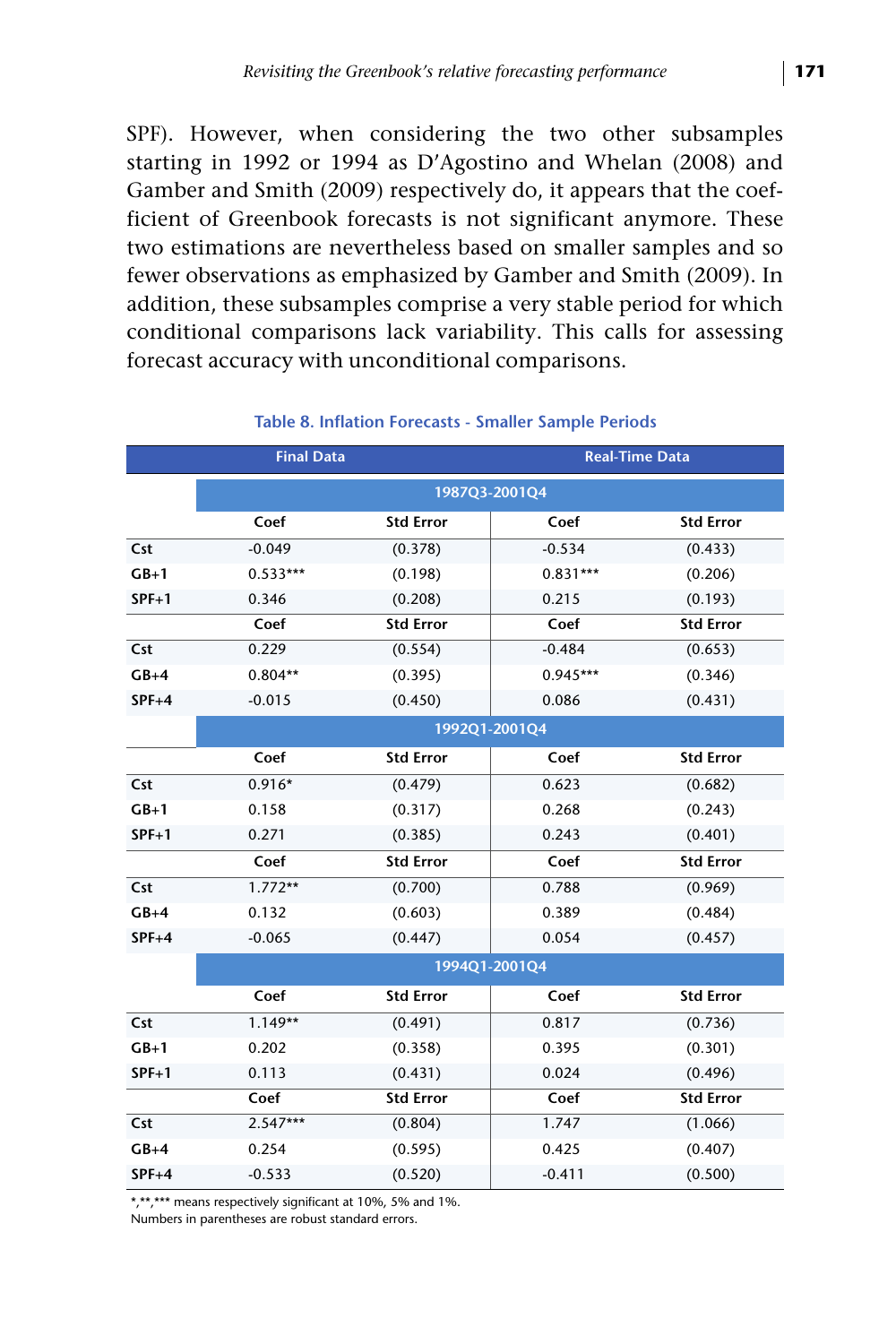Tables 9 and 10 present the Mean Square Errors for respectively GDP deflator and CPI on the three shorter subsamples and shows that Greenbook inflation forecasts errors remains smaller than SPF ones and this result is still more pronounced at the longer horizon (4 quarters ahead). Greenbook's four quarter ahead forecasts outperform SPF ones more for GDP deflator than for CPI. One potential explanation may be that the private forecasters pay closest attention in the recent period to consumer inflation, while the Greenbook provides more accurate forecasts for the other components of GDP. This paper confirms that the gap between the Greenbook and private forecasters has narrowed in the recent period but the Fed still preserves a superior forecasting performance.

|               |       | <b>Inflation - Final</b> |         | <b>Inflation - Real Time</b> |       |            |         |  |
|---------------|-------|--------------------------|---------|------------------------------|-------|------------|---------|--|
|               |       |                          |         | 1987Q3-2001Q4                |       |            |         |  |
| Horizon       | GВ    | <b>SPF</b>               | p-value | Horizon                      | GВ    | <b>SPF</b> | p-value |  |
| 1             | 0.641 | 0.761                    | 0.247   | 1                            | 0.790 | 1.013      | 0.059   |  |
| 4             | 0.670 | 1.121                    | 0.000   | 4                            | 0.796 | 1.298      | 0.0002  |  |
| 1992Q1-2001Q4 |       |                          |         |                              |       |            |         |  |
| Horizon       | GВ    | <b>SPF</b>               | p-value | Horizon                      | GВ    | <b>SPF</b> | p-value |  |
| 1             | 0.626 | 0.672                    | 0.648   | 1                            | 0.798 | 0.891      | 0.343   |  |
| 4             | 0.639 | 1.094                    | 0.001   | 4                            | 0.745 | 1.297      | 0.002   |  |
|               |       |                          |         | 1994Q1-2001Q4                |       |            |         |  |
| Horizon       | GВ    | <b>SPF</b>               | p-value | Horizon                      | GВ    | <b>SPF</b> | p-value |  |
| 1             | 0.678 | 0.696                    | 0.892   | 1                            | 0.817 | 0.893      | 0.527   |  |
| 4             | 0.759 | 1.146                    | 0.017   | 4                            | 0.872 | 1.352      | 0.018   |  |

#### **Table 9. Mean Squared Errors - Smaller Sample Periods**

The p-value is for the test of the null hypothesis that the central bank errors and private sector errors are equal.

#### **Table 10. Mean Square Errors: CPI - Smaller Sample Periods**

|       | 1987:3 - 2001:4 |             |  | 1992:1 - 2001:4       |  |  | 1994:1 - 2001:4 |                                                       |  |
|-------|-----------------|-------------|--|-----------------------|--|--|-----------------|-------------------------------------------------------|--|
|       | GB -            | SPF         |  | p-val GB SPF p-val GB |  |  |                 | SPF p-val                                             |  |
| $h=1$ |                 |             |  |                       |  |  |                 | 3.867 3.798 0.706 3.493 3.521 0.898 3.956 4.074 0.650 |  |
| $h=4$ |                 | 3.555 3.788 |  |                       |  |  |                 | $0.071$ 3.585 3.820 0.098 4.082 4.253 0.274           |  |

The p-value is for the test of the null hypothesis that GB's errors and SPF's errors are equal.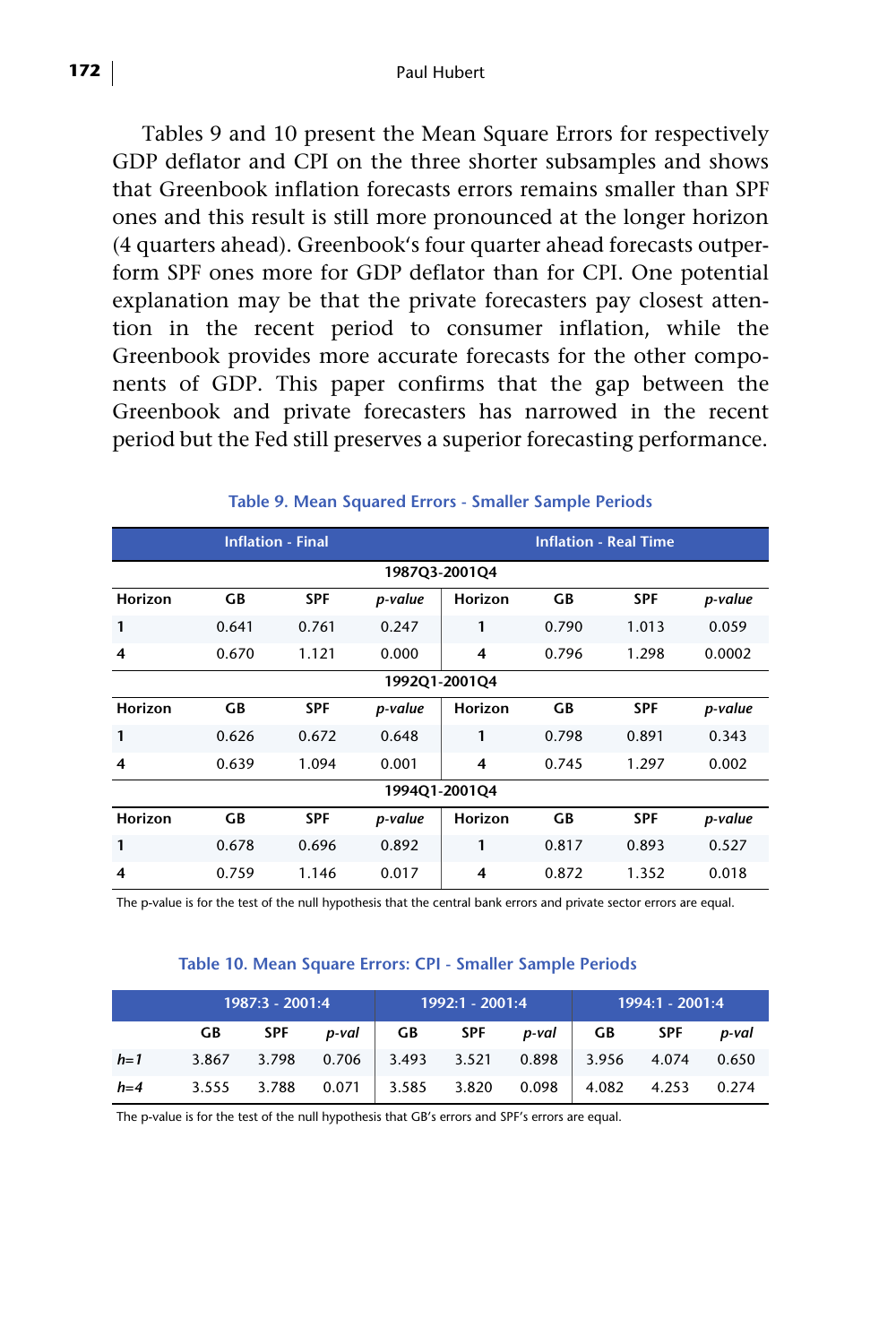#### **5. Sources of Superior Inflation Forecasts**

Many arguments have been put forward in the literature to explain the superior forecasting performance of the Greenbook: *(i)* the institutional and inherent advantage possessed by the central bank about its own future policy path, *(ii)* secrecy provides to the Fed a relative enhanced information set compared to private forecasters, *(iii)* the knowledge derived from the role of supervisor and regulator of banks (Peek, Rosengren and Tootell (1998) and (2003)), *(iv)* an expertise advantage leading Sims (2002) to argue that "the Fed is simply making better use than other forecasters of the same collection of aggregate time series available to all", *(v)* the fact that as reported by Romer and Romer (2000) the Fed succeeds in collecting better and larger detailed information about determinants of future inflation, thanks to the amount of resources the Fed devotes to it relative to firms or banks.

Poole, Rasche, and Thornton (2002) and Swanson (2006) show based on market expectations of the fed funds rate that US markets are rarely surprised by the Fed at very short horizons as a few weeks. For longer horizon, the performance of market expectations is poorest, which may support the argument *(i)*. However, Hubert (2014b) shows that prior knowledge of the future policy path is not a sufficient condition to benefit from a superior forecasting performance. In addition, interest rate paths result from macroeconomic forecasts and are in fact endogenous to the specific expertise of the central bank.

Concerning the argument *(iii)*, Peek, Rosengren and Tootell (1998, 2003) suggest the Fed obtains an exploitable informational advantage from its supervisory role and more specifically from non market traded banks, for which the data are confidential and remain so for a significant period of time. These works could be put together with the ones of Kashyap and Stein (1994a, 1994b, 2000) finding small banks may be particularly important for the level of economic activity because they disproportionately lend to finance inventories and small business. Thus, all information that could be gathered from this side is 'unavailable' to private sector and seems useful and used by the Fed via its supervisory role.

Although networks allow information to circulate very quickly and the hypothesis that the financial markets properly aggregate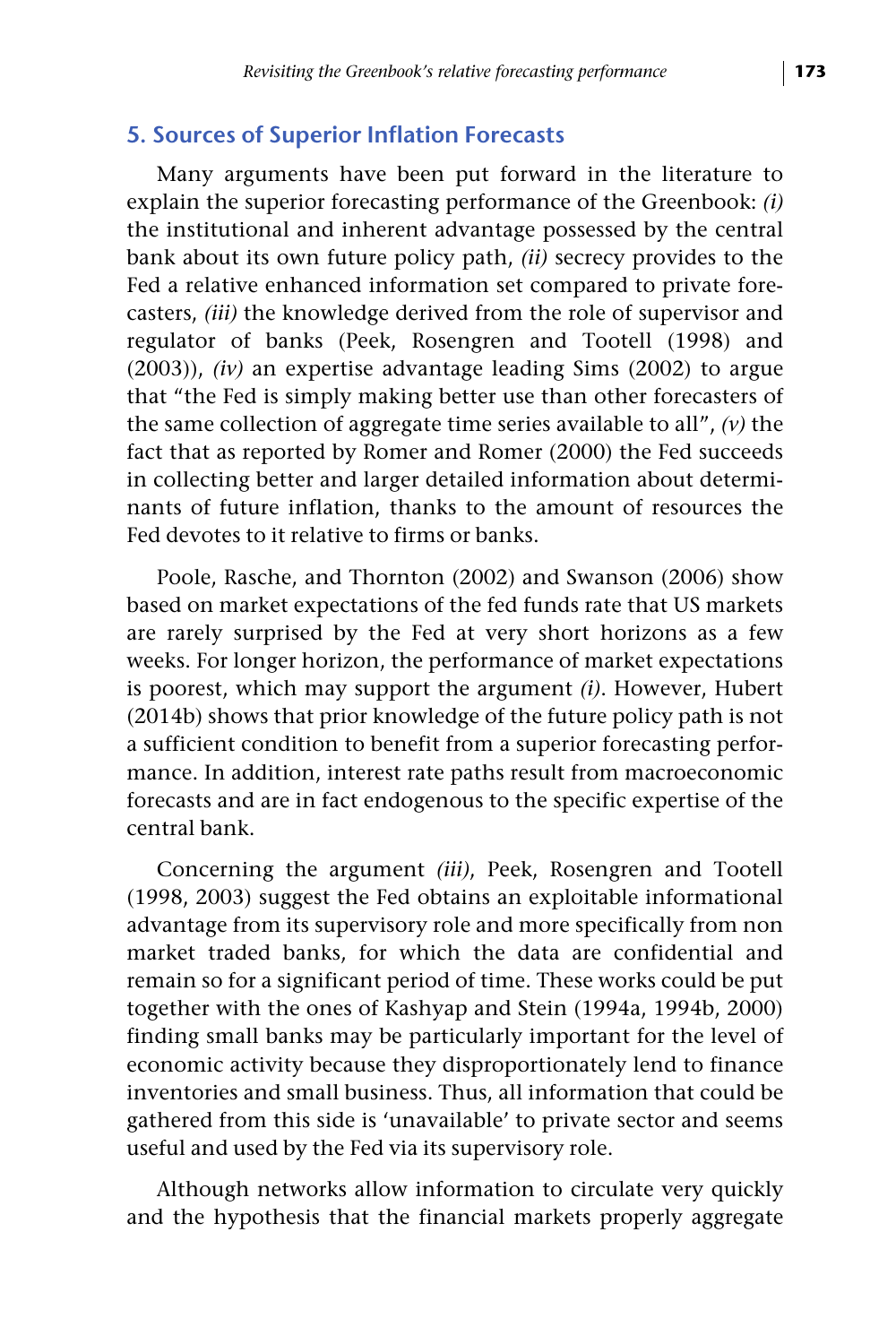information, the argument of a specific expertise either on the right model of the economy *(iv)* or in a better gathering and processing of information *(v)* seems relevant for several reasons. First, despite recent huge progresses in the information process, coordination, uncertainty, heterogeneity of information processing capacities and noisy signals are still rendering information imperfect as the thriving literature on those subjects attests; second, Bernanke and Boivin  $(2003)^{10}$  develop a data-rich environment model that confirms aggregation and exploitation of a very large amount of data has an added-value for monetary policy analysis. Third, Faust and Wright (2009) show that Greenbook inflation forecasts dominate large dataset methods. The main issue is therefore to assess whether the Fed has a better model of the economy (and makes a better use of public data) or has superior (private) information.

#### *Predictable component or specific errors?*

A factor model and a pooling approach are used to test whether the forecasting performance arises from superior forecasts of the forecastable component (which may be related to the accuracy of the model of the economy) or of the specific component (which may be related to more information about future shocks). It might be argued that a better model of the economy produces low idiosyncratic errors or that private information enhances the forecastable component. The main assumption is that generally a better model improves relatively more the common forecastable component, the technical element, while better private information improves relatively more the specific component, the judgmental one.

Table 11 presents the estimates of the factor analysis<sup>11</sup> on the full sample. The model based on the hypothesis of a common and unique forecastable component ascribes a high coefficient  $\theta$  to the forecastable component to both Greenbook and private forecasts,

<sup>10.</sup> Their analysis besides compare the forecasting performance of the Greenbook to their datarich model: FM-VAR and to combination of the Greenbook and their model. They find Greenbook does marginally worse than FM-VAR for next quarter's inflation (CPI here) forecast and better for longer horizons, while unemployment forecasts are comparable. These outcomes appear to be in line with those found here. The combination forecasts have broadly similar (verily better) forecasting performance than Greenbook forecasts.

<sup>11.</sup> The naive forecast series is added in order to get a benchmark in the one factor model. This series corresponds to static forecasts, i.e. the value at the date t is the forecast at the date t+1.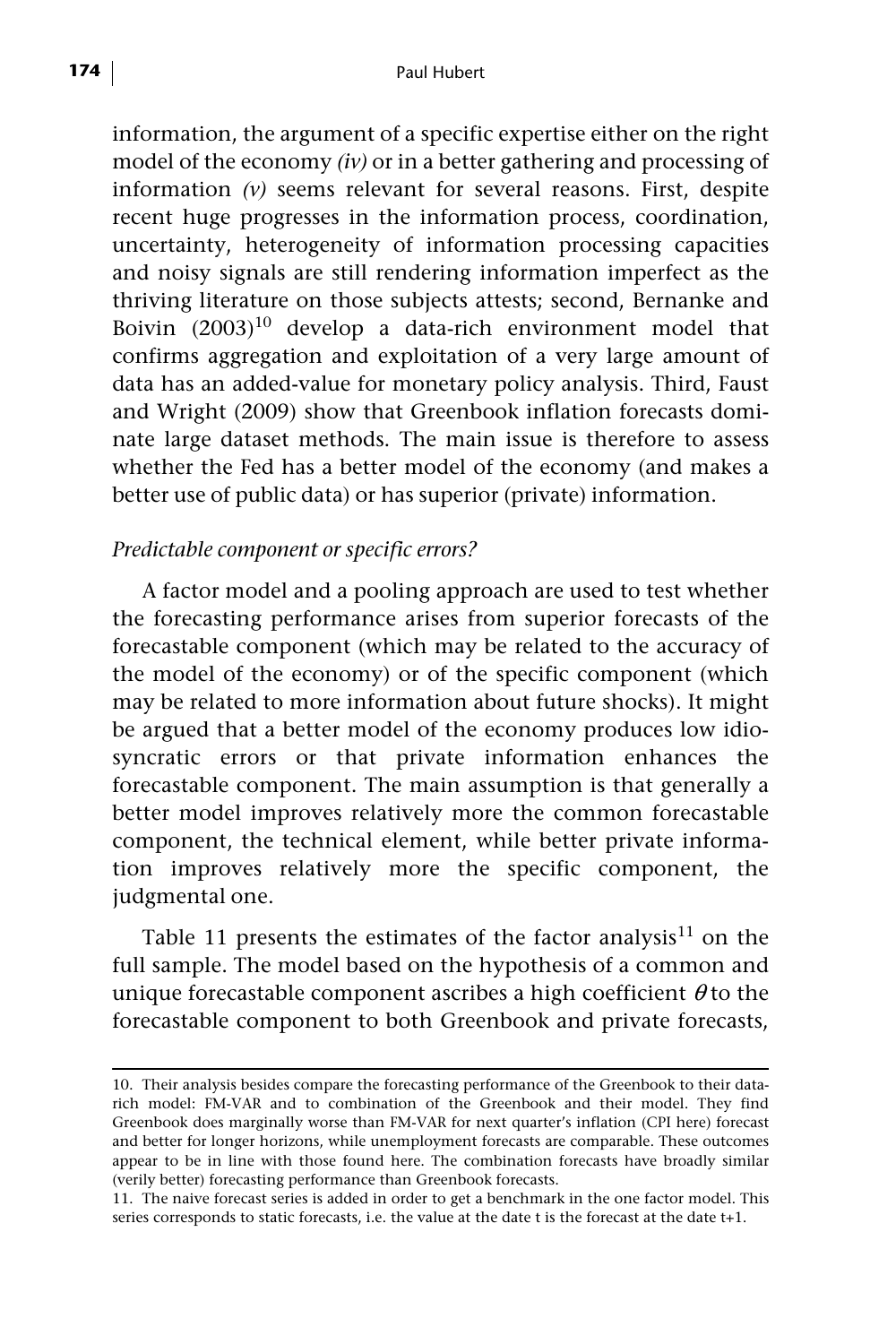and a low idiosyncratic error  $\sigma^2$  to Greenbook forecasts compared to naïve and SPF forecasts. While at a short horizon h=1, the difference is weak (as in the Sims' paper), the difference at horizon h=4 is clear for inflation with both actual data. These results suggest that the forecast accuracy of Greenbook inflation forecasts arises from their low idiosyncratic error.

|            |             |            | <b>Inflation - Final Data</b> |                            | <b>Inflation - Real-Time Data</b> |            |             |            |
|------------|-------------|------------|-------------------------------|----------------------------|-----------------------------------|------------|-------------|------------|
|            | Horizon h=1 |            |                               | Horizon h=4<br>Horizon h=1 |                                   |            | Horizon h=4 |            |
|            | $\theta$    | $\sigma^2$ | $\theta$                      | $\sigma^2$                 | $\theta$                          | $\sigma^2$ | $\theta$    | $\sigma^2$ |
| Actual     | 0.94        | 0.11       | 0.88                          | 0.22                       | 0.92                              | 0.16       | 0.87        | 0.25       |
| GB         | 0.98        | 0.04       | 0.99                          | 0.01                       | 0.99                              | 0.03       | 0.99        | 0.01       |
| <b>SPF</b> | 0.98        | 0.05       | 0.96                          | 0.08                       | 0.97                              | 0.06       | 0.96        | 0.08       |
| Naïve      | 0.93        | 0.13       | 0.89                          | 0.20                       | 0.90                              | 0.18       | 0.88        | 0.22       |
|            | N obs       | 109        | N obs                         | 109                        | N obs                             | 109        | N obs       | 109        |
|            | log LH      | $-0.048$   | log LH                        | $-0.291$                   | log LH                            | $-0.116$   | log LH      | $-0.179$   |
|            | p-value     | 0.079      | p-value                       | 0.000                      | p-value                           | 0.002      | p-value     | 0.000      |

#### **Table 11. One Factor Model**

θ is the coefficient associated to the forecastable component and σ² is the variance of the forecast error. Results are from the estimation of the model described in equations 5 in the text.

This result is confirmed by pooling approach estimates in table 12, which show that Greenbook global errors are smaller than SPF ones, under the assumption that either the Greenbook or the SPF has private information. In addition, pooling approach estimates also confirm that both the bias and the absolute error of Greenbook forecasts are smaller.

Under the assumption that the forecastable component is related to the accuracy of a model of the economy) and that the specific component is related to information about future shocks, then the preceding estimates suggest the source of superior Greenbook forecasts stems from better information about future shocks. The result of Stock and Watson (2007) that inflation has become harder to forecast and that the predictable component of inflation has dropped is consistent with the decrease of the Greenbook's superiority in the recent period but should have a negligible effect on the relatively better forecasting performance of the Fed, as its main source of superior forecasts seems to be its information set about future shocks. This is consistent with the intuition that the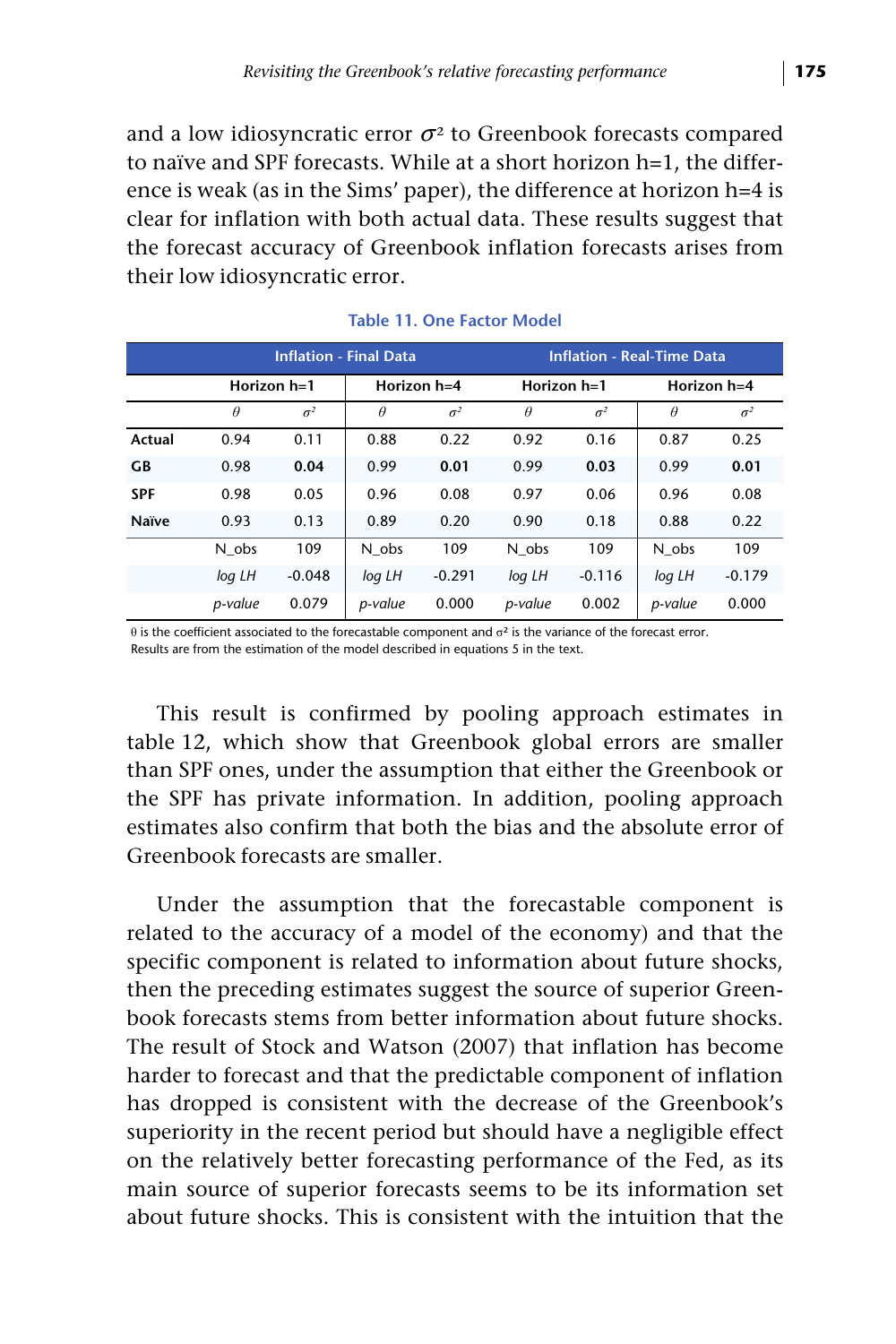decline in the predictable component of inflation affects all forecasters and not only the Fed.

|           |                          |            |                |       | Idiosyncratic<br>component |       | No Idiosyncratic<br>component |       |                       |              |
|-----------|--------------------------|------------|----------------|-------|----------------------------|-------|-------------------------------|-------|-----------------------|--------------|
|           |                          |            | Bias: $\alpha$ | RMSFE | $se(\alpha)$               | p-val | se(a)                         | p-val | $\sigma^2_{\epsilon}$ | $\sigma_u^2$ |
| Inflation | <b>Final Data</b>        | GВ         | $-0.28$        | 1.07  | 0.13                       | 0.03  | 0.17                          | 0.09  | 0.53                  | 0.18         |
|           |                          | <b>SPF</b> | $-0.48$        | 1.29  | 0.17                       | 0.01  | 0.20                          | 0.02  | 0.46                  | 0.33         |
|           | <b>Real-Time</b><br>Data | GВ         | $-0.27$        | 1.16  | 0.13                       | 0.05  | 0.18                          | 0.14  | 0.69                  | 0.20         |
|           |                          | <b>SPF</b> | $-0.47$        | 1.37  | 0.16                       | 0.00  | 0.21                          | 0.02  | 0.80                  | 0.28         |

Tests of the null of no bias in forecast errors, common bias assumed. The p-values are the probability that the null is true. If the idiosyncratic component is absent ( $\sigma^2$ <sup>*ε*</sup> = 0), the variance of the macro shock  $\sigma^2$ <sub>u</sub> becomes the global variance of v<sub>th</sub>. If the idiosyncratic component is present,  $\sigma_{\rm u}^2$  is the variance of macro shocks.

Two explanations for the decrease of the Fed superiority may be that the inflation rate has flattened out with the Great Moderation and lagged inflation now evolves around the Fed's target, compared to the previous period when inflation was on a downward trajectory and private sector were learning slowly the Fed's target; or that enhanced transparency of the Fed may disclose a part of its private information about future shocks.

#### **6. Conclusion**

This paper assesses the relative forecasting performance of the Greenbook and the private sector in the US. The results are fourfold: first, on the full sample, the Greenbook possesses a superior forecasting performance on inflation, but not on output. Second, it appears that the longer the horizon, the more pronounced the advantage on inflation. This tends to confirm the advantage is sound. Third, estimates show that this advantage is decreasing but remains prominent when considering very short and recent subsamples. Fourth, the Greenbook's better forecasting performance seems to stem from superior information.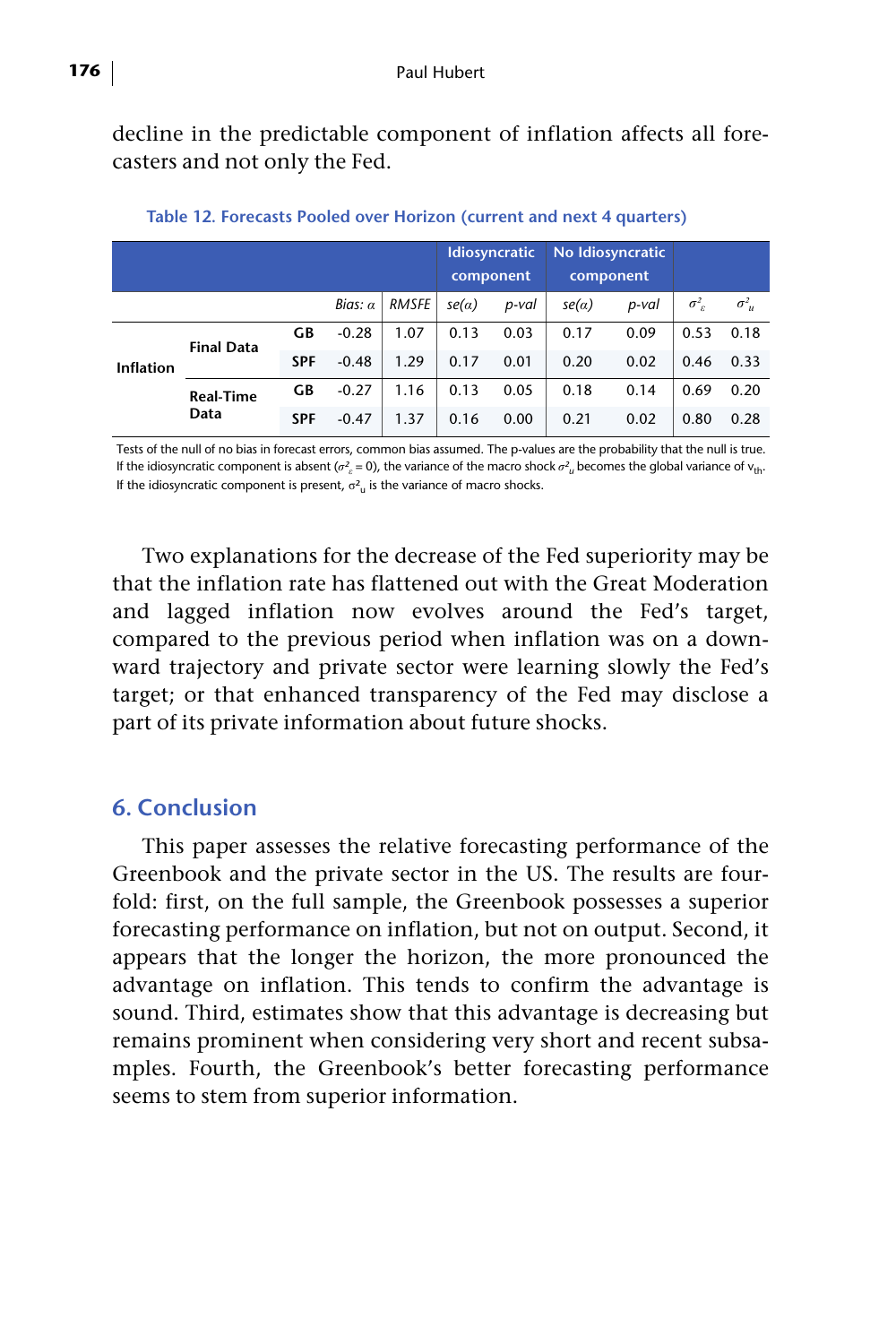#### **References**

- Amornthum S., 2006. "Does the Federal Reserve Have An Information Advantage? New Evidence at the Individual Level", *Working Paper*, University of Hawaii at Manoa.
- Ang A., G. Bekaert and M. Wei, 2007. "Do macro variables, asset markets or surveys forecast inflation better?", *Journal of Monetary Economics*, 54 (4): 1163–1212.
- Atkeson A. and L. Ohanian, 2001. "Are Phillips Curves Useful for Forecasting Inflation?" *Federal Reserve Bank of Minneapolis Quarterly Review*, 25 (1): 2–11.
- Baghestani H., 2008. "Federal Reserve versus private information: Who is the best unemployment rate predictor?", *Journal of Policy Modeling*, 30 (1): 101–110.
- Bernanke B.S. and J. Boivin, 2003. "Monetary Policy in a Data-Rich Environment," *Journal of Monetary Economics*, 50: 525–546.
- Blix M., J. Wadefjord, U. Wienecke and M. Adahl, 2001. "How Good is the Forecasting Performance of Major Institutions", *Sveriges Riksbank Economic Review*, 3/2001.
- Campbell S., 2007. "Macroeconomic Volatility, Predictability, and Uncertainty in the Great Moderation: Evidence from the Survey of Professional Forecasters", *Journal of Business and Economic Statistics*, 25: 191–200.
- Clements M.P., F. Joutz, and H.O. Stekler, 2007. "An evaluation of the Forecasts of the Federal Reserve: a pooled approach", *Journal of Applied Econometrics*, 22 (1): 121–136.
- Croushore D. and T. Stark, 2001. "A Real-Time Data Set for Macroeconomists", *Journal of Econometrics*, 105: 111–130.
- D'Agostino A., D. Giannone and P. Surico, 2006. "(Un)Predictability and Macroeconomic Stability", *ECB Working Paper*, 605.
- D'Agostino A. and K. Whelan, 2008. "Federal Reserve Information during the Great Moderation", *Journal of the European Economic Association*, 6 (2-3): 609–620.
- Davies A. and K. Lahiri, 1995. "A New Framework for Analyzing Survey Forecasts Using Three-Dimensional Panel Data," *Journal of Econometrics*, 68 (2): 205–227.
- Ellison M. and T. Sargent, 2012. "A Defense of the FOMC." *International Economic Review*, 53 (4): 1047–1065.
- Fair R.C. and R. Shiller, 1989. "The Informational Content of Ex Ante Forecasts", *Review of Economics and Statistics*, 71: 325–331.
- Fair R.C. and R. Shiller, 1990. "Comparing Information in Forecasts from Econometric Models", *American Economic Review*, 80: 375–389.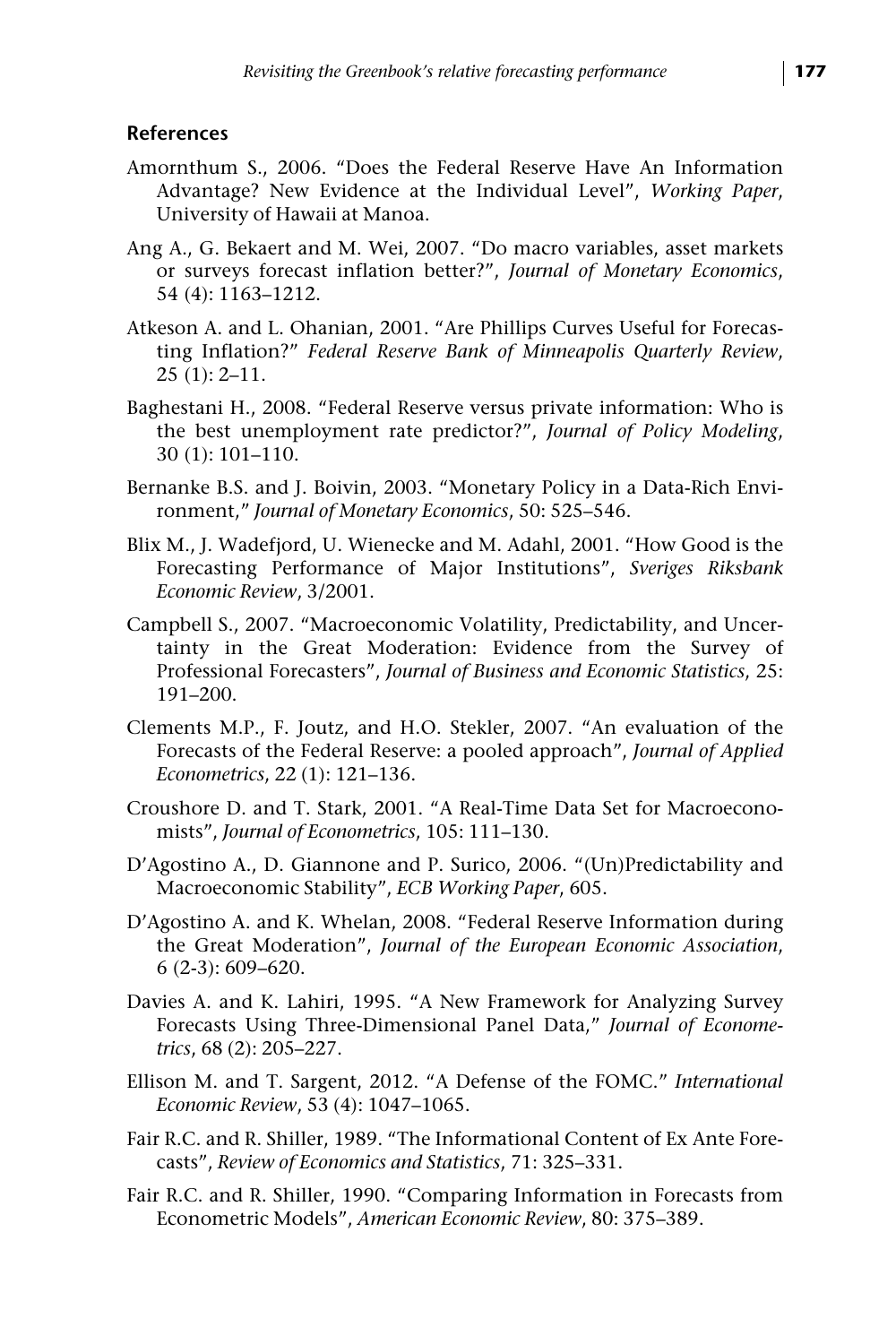- Faust J., E. Swanson and J. Wright, 2004. "Do Federal Reserve Policy Surprises Reveal Superior Information about the Economy?", *Contributions to Macroeconomics,*4 (1): 1–29.
- Faust J. and J.H. Wright, 2009. "Comparing Greenbook and Reduced Form Forecasts using a Large Real-time Dataset", *Journal of Business and Economic Statistics*, 27: 468–479.
- Gamber E. and J. Smith, 2009. "Are the Fed's inflation forecasts still superior to the private sector's? ", *Journal of Macroeconomics*, 31(2): 240–251.
- Gavin W.T. and R.J. Mandal, 2001. "Forecasting Inflation and Growth: Do Private Forecasts Match Those of Policymakers?", *The Regional Economist*, Federal Reserve Bank of St. Louis, issue May, 11–20.
- Granger C. and P. Newbold, 1977. *Forecasting Economic Time Series*, NY Academic Press.
- Hubert P., 2014a. "FOMC Forecasts as a Focal Point for Private Expectations." *Journal of Money, Credit and Banking*, 46 (7): 1381–1420.
- Hubert P., 2014b. "Do Central Bank Forecasts Influence Private Agents? Forecasting Performance vs. Signals", manuscript.
- Joutz F. and H.O. Stekler, 2000. "An Evaluation of the Predictions of the Federal Reserve," *International Journal of Forecasting*, 16 (1): 17–38.
- Keane M.P. and D.E. Runkle, 1990. "Testing the Rationality of Price Forecasts: New Evidence from Panel Data," *American Economic Review*, 80 (3): 714–735.
- Kashyap A.K. and J.C. Stein, 1994a. "Monetary Policy and Bank Lending", in N.G. Mankiw, ed., Monetary Policy, Chicago, IL: University of Chicago Press, 221–56.
- Kashyap A.K. and J.C. Stein, 1994b. "The Impact of Monetary Policy on Bank Balance Sheets", *Carnegie-Rochester Conference Series on Public Policy*, 42: 151–95, June.
- Kashyap A.K. and J.C. Stein, 2000. "What Do a Million Observations of Banks Say About the Transmission of Monetary Policy?," *American Economic Review,* 90: 407–428.
- Peek J., E.S. Rosengren and G.M.B. Tootell, 1998. "Does the Federal Reserve Have an Informational Advantage? You Can Bank on It", *FRB Boston Working Paper,* 98-2.
- Peek J., E.S. Rosengren, and G.M.B. Tootell, 2003. "Does the Federal Reserve possess an exploitable informational advantage?", *Journal of Monetary Economics*, 50 (4): 817–839.
- Poole W., R.H. Rasche and D.L. Thornton, 2002. "Market Anticipations of Monetary Policy Actions", *Federal Reserve Bank of St. Louis Review*, 84 (4).